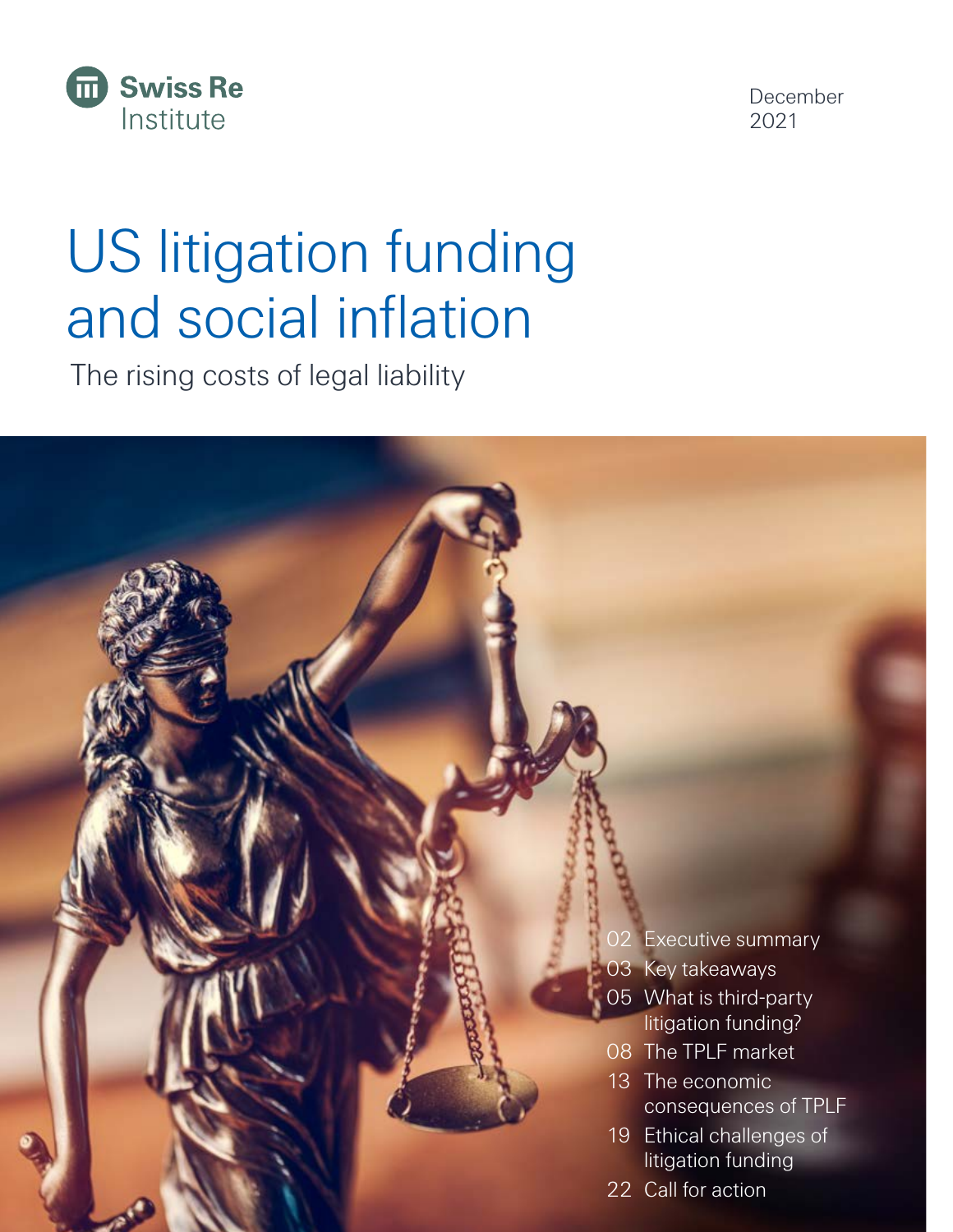## Executive summary

Third-party litigation funding is a fastgrowing global industry, but it can have potentially harmful consequences.

TPLF is a contributor to social inflation, increasing the frequency of large claims and reducing insurability.

TPLF cases push up costs by taking longer to resolve, and plaintiffs often do not see the benefit of higher awards.

TPLF does not evidently enhance access to justice, and creates ethical conflicts.

We recommend enhanced disclosure and greater pricing regulation of litigation funding.

The US is the centre of the world's third-party litigation finance (TPLF) industry, in which investors such as hedge funds and family offices finance legal action against companies. More than half of the USD 17 billion investment into litigation funding globally in 2020 was deployed in the US. Litigation funding companies (LFCs) invest in consumer and commercial litigation by funding legal action in return for a percentage of a successful claim sum. We are concerned that TPLF is an expensive and blunt tool to enable legal disputes, with potentially harmful economic and ethical consequences, particularly when used by vulnerable individuals. Greater protection for consumers is required, as well as better regulation of the industry and more transparency about the involvement of TPLF in a case.

We see TPLF as a contributing factor to the trend of social inflation in the US. US general liability and commercial auto lawsuit data show a strong rise in the frequency of multimillion-dollar claims over the past decade. LFCs back claims in many of these areas, such as trucking accidents, bodily injury, product liability mass tort, medical liability claims etc. We find TPLF contributes to social inflation by incentivising litigants to initiate and prolong lawsuits. Higher claims costs drive up insurance premiums, can reduce the availability of liability cover, and lead to higher uninsured legal liability risks for US businesses. US casualty insurers have incurred many years of underwriting losses linked to outsize legal awards and are being forced to raise premium rates. Umbrella policies, particularly exposed to large claims, have seen average rate increases of 20% in 1H21. Trucking firms, for example, face a reduction in affordability and availability of insurance. These costs are ultimately paid by consumers.

Concerns about litigation funding centre on its effect on the length, cost and resolution of legal action. We find TPLF contributes to higher awards, longer cases and greater legal expenses. Longer cases increase claim costs, on average, due to higher legal expenses and compound interest on the litigation finance. TPLF also diverts a greater share of legal awards to the funder rather than the plaintiff. We estimate that in US TPLF cases, up to 57% of legal costs and compensation go to lawyers, funders and others, compared with an average of 45% in typical tort liability cases.1

Large US litigation funders typically target commercial litigation with a high expectation of success more than "David and Goliath" cases that might expand access to justice. Globally, 75% of TPLF investment supports commercial litigation and mass torts; and two thirds of TPLF settlements for commercial litigation go to large rather than small companies. TPLF investments have produced internal rates of return (IRR) from 25% upward in recent years, outperforming even risky asset classes such as venture capital. The result is an opaque, bottom-up wealth transfer from consumers to sophisticated investors and law firms. Profit-seeking funders can create conflicts of interest and agency problems in attorney-client relationships. There are also major concerns about predatory lending, especially in the lightly regulated consumer segment.

We recommend stronger regulation of TPLF, including mandatory disclosure of funding arrangements and regulation of funding terms and conditions to protect plaintiffs and consumers. Some US states are already introducing greater protection. Federal district courts in California and New Jersey are among those that require the disclosure of litigation funding contracts in a case, and state courts in Colorado and North Carolina have concluded that litigation funding can violate usury laws. We also advocate costeffective, efficient alternatives to TPLF such as legal aid and legal expense insurance, to target access to justice for those most in need.

<sup>1</sup> Costs and compensation include legal expenses for plaintiffs and defendants as well as awards. P. Hinton, D. McKnight and L. Powell, "Costs and Compensation of the U.S. Tort System", *U.S. Chamber Institute for Legal*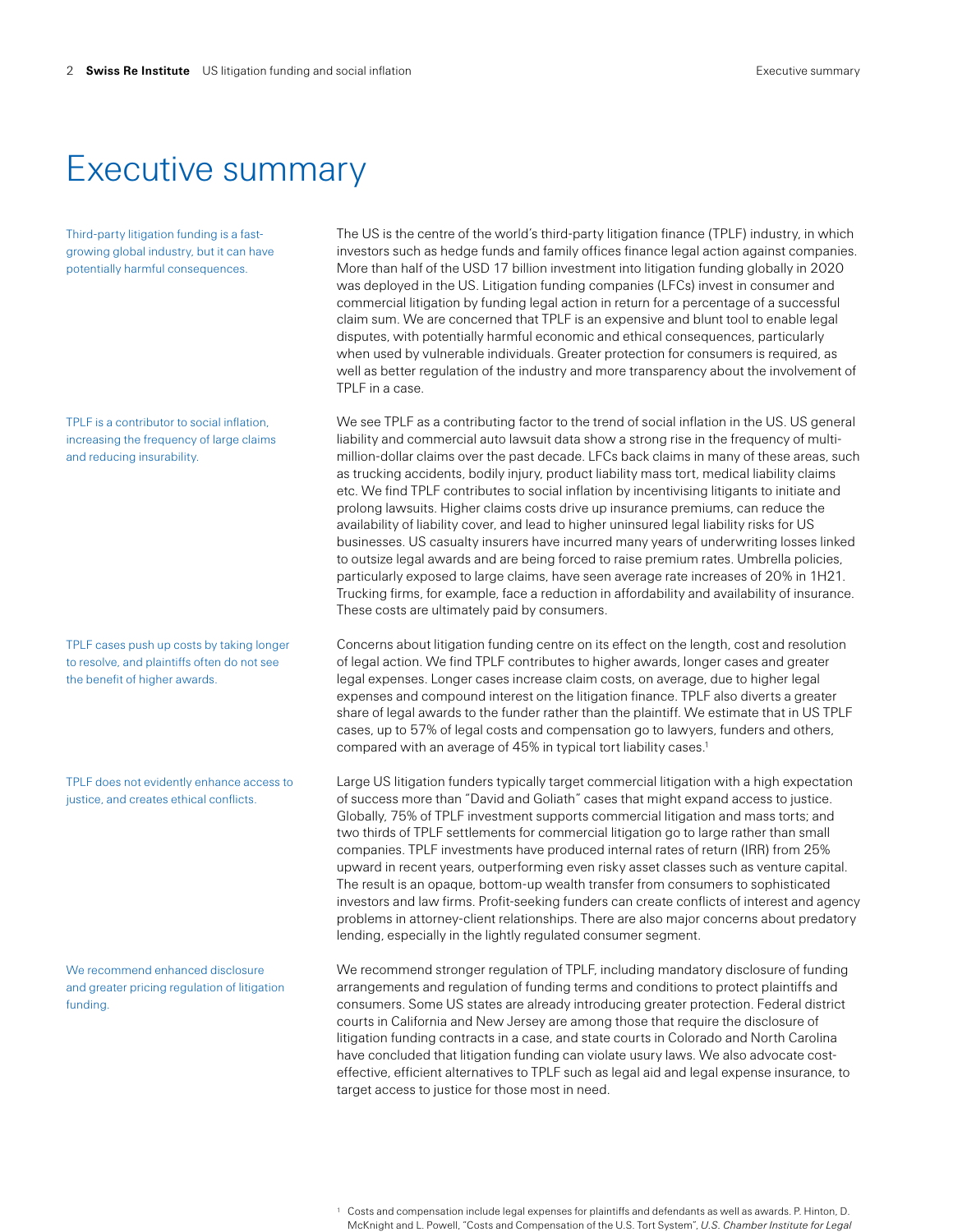## Key takeaways

### The US is the world's largest third-party litigation funding market, accounting for more than half (52%) of global activity.

TPLF investment globally rose 16% year-on-year to USD 17 billion in 2021.



### Third-party funding alters the distribution of legal costs in commercial liability cases.

We model the effect of litigation funders' charges on the total awards in cases. This finds that TPLF investors take a higher share of legal awards, resulting in lower net awards for plaintiffs.



**Distribution of tort system costs without TPLF (left) and with TPLF (right)** 

Plaintiffs' compensation | Plaintiffs' legal costs (incl. TPLF)

Defendants' legal costs

Note: for modelling assumptions, we use 2016 data from the Institute for Legal Reform for legal system costs and 2020 data from Research Nester for realised returns on litigation funding investments. We triangulate these two datasets by holding the award amount fixed. We estimate that plaintiff compensation decreases by 21% relative to the same award in a case without TPLF. Source: Swiss Re Institute, Institute for Legal Reform, Research Nester

### US legal verdicts are becoming more skewed towards large awards as TPLF is used more.

US verdicts of USD 5 million or over are a rising share of large (>USD 1 million) awards in liability cases. The median size of large awards rose by 26% for general liability cases and by 32% for vehicle negligence cases between 2010 and 2019.





#### **Median awards, cases > 1MM, in millions**



Source: Thomson Reuters Westlaw, Swiss Re Institute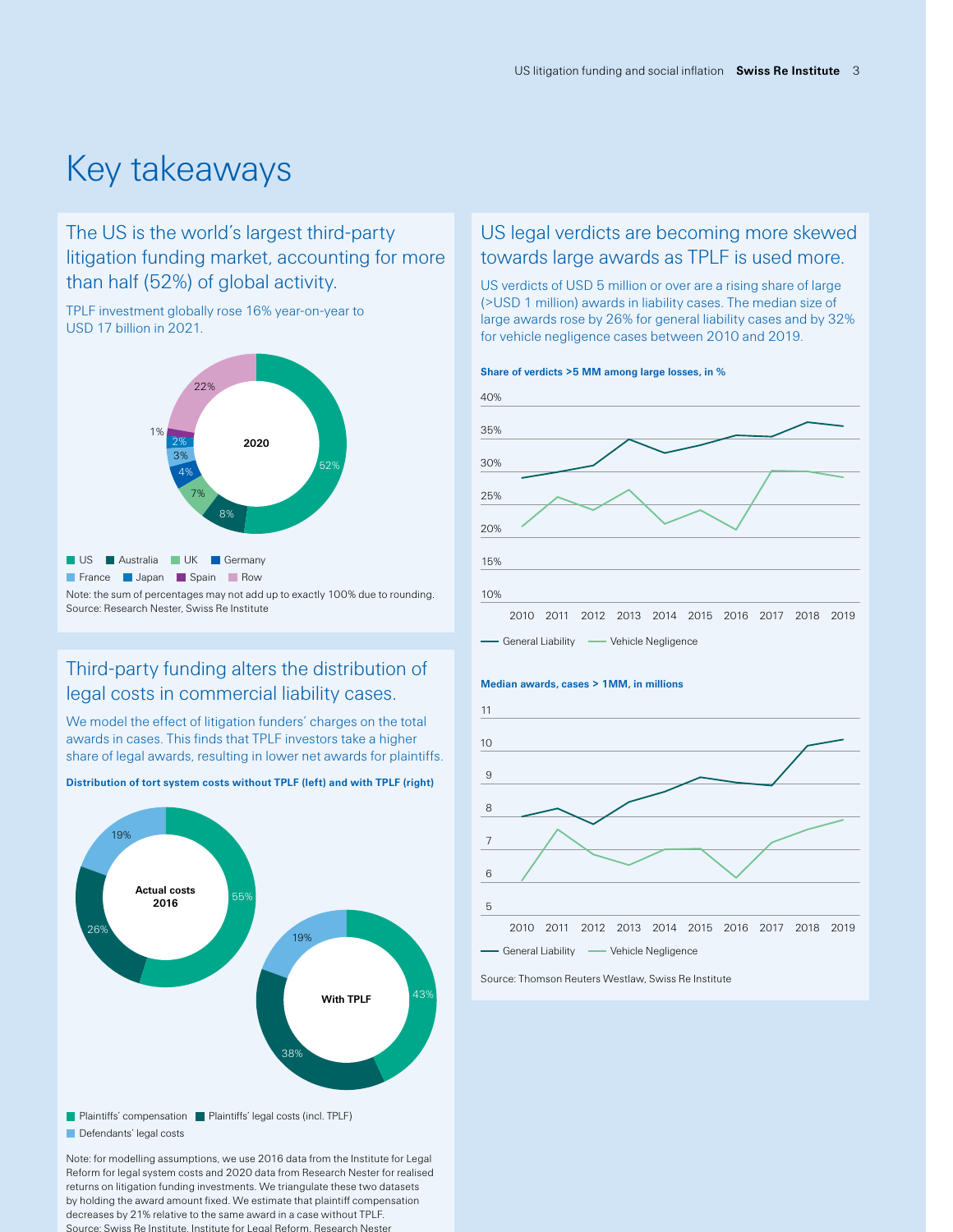### Investment returns from TPLF outperform other risky asset classes.

TPLF-funded cases in all three major liability segments have generated average IRRs of between 20% and 35% in recent years and are forecast to perform similarly in 2021. These outperform returns on risky asset classes such as venture capital and private equity. The costs of such excess returns are paid for by plaintiffs, defendants, and ultimately by consumers.

#### **Average TPLF returns by segment**

| <b>Average IRRs</b>   | 2019  | 2020  | 2021F |
|-----------------------|-------|-------|-------|
| Personal injury       | 32.7% | 24.6% | 35.3% |
| Commercial litigation | 29.5% | 26.5% | 29.9% |
| Mass tort             | 21.2% | 25.5% | 26.0% |

Source: Morning Investments

### Large legal awards to plaintiffs are causing escalating insurance claim losses to defendants' insurers.

Conning, a US insurance asset manager, estimates the average combined ratio for US general liability in 2020 at 105.7%, and for medical malpractice at 117.5%, the seventh consecutive year of underwriting losses for both lines. In response, insurers are increasing premium rates, limiting policy coverages, and in some cases exiting the market altogether.





Source: Council of Insurance Agents & Brokers (CIAB), Swiss Re Institute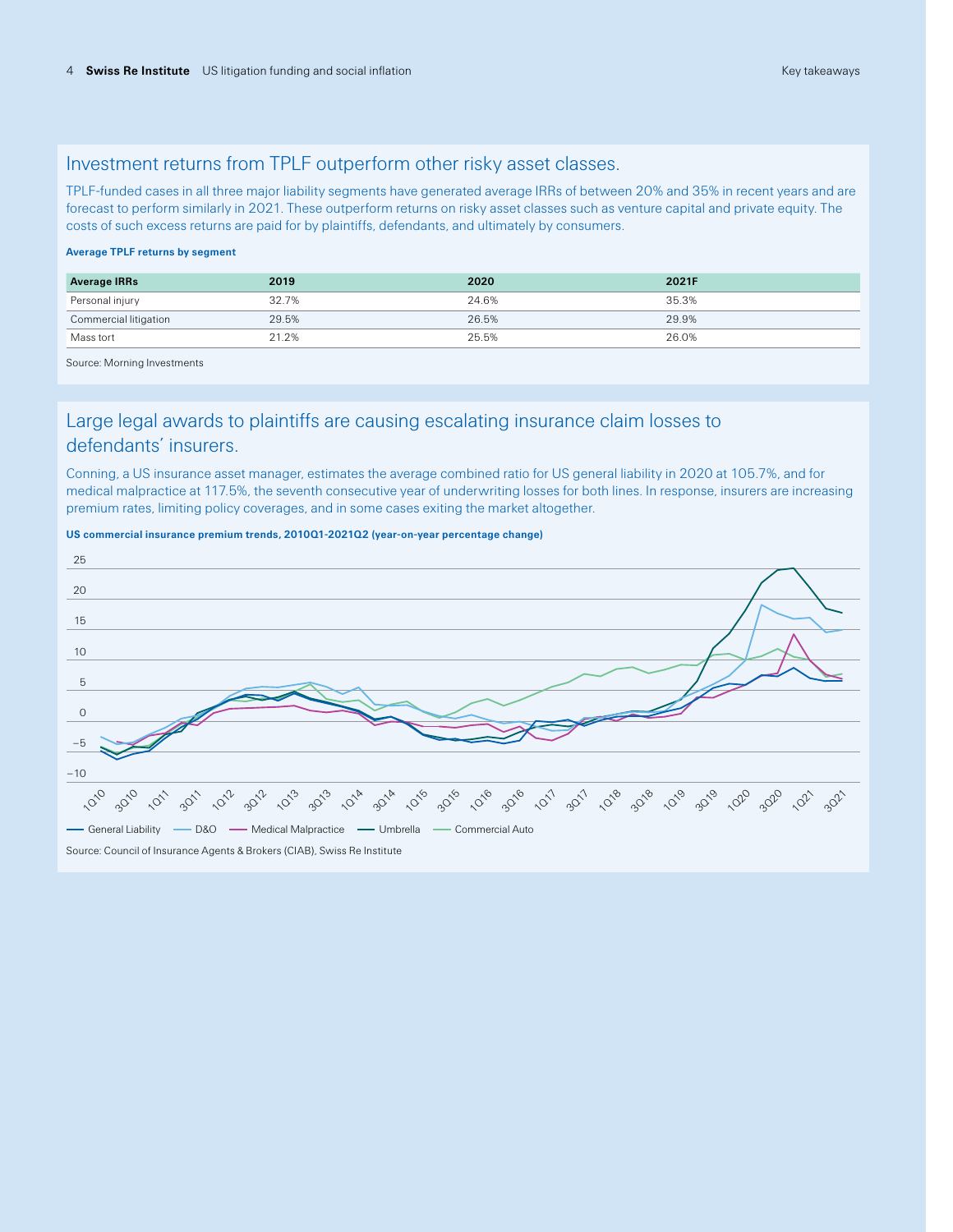## What is third-party litigation funding?

Individuals and corporations are increasingly turning to third-party capital to fund legal disputes. LFCs supply financing for consumer and commercial litigation, either through non-recourse loans or by accepting legal assets as a form of collateral, which traditional lenders generally do not recognise. Commercial cases and mass torts with large potential awards are their main areas of focus, particularly for large funding companies. However, LFCs also support individual personal injury claims. TPLF has grown in the US since the early 2000s and today most states allow its use.

Litigants use third-party finance to pay for legal costs and expenses in individual and corporate claims, as well as law firms.

TPLF includes equity- and debt-like investments.

The biggest third-party funders focus on commercial litigation and mass torts.

TPLF involves a third party financing the legal representation of a party in a case. This is an alternative to the party self-funding or using a contingent or conditional fee agreement, in which they only pay lawyers' fees if their claim is successful. TPLF is provided to consumers and commercial clients:

- 1. *Commercial litigation funding* is the territory of large LFCs, funding large scale lawsuits on a non-recourse basis in exchange for a share of the recovery. This includes class actions and multi district litigation. The funding can go to corporate plaintiffs (and, less frequently, defendants) or law firms.
- 2. *Consumer legal funding* provides individuals with cash advances on a non-recourse (no win no fee), fixed interest basis to pay for living expenses during the claim pursuit. The lawsuit acts as the collateral. Focus is on personal injury cases.

Traditional lenders such as banks typically do not fund litigation as they do not accept legal assets as collateral. TPLF is varied and can take equity- or debt-like forms. Funding agreements are directly between the LFC and the plaintiff or a law firm, but funding can be obtained through a litigation funding broker. Funders most commonly provide nonrecourse loans against a case, or portfolio of cases, in return for equity-like participation in case outcome proceeds. Investments can occur at all stages of a case lifecycle, from funding legal expenses before a case is filed, to enforcing collection after the verdict.

The main areas of focus for TPLF are commercial cases and mass torts, particularly for the largest LFCs.<sup>2</sup> Large lenders prefer these segments because the potential awards are large enough to motivate the expensive due diligence needed to invest successfully in complex cases. However, many smaller LFCs also support individual personal injury claims. Funders are dedicating increasing amounts of capital to law firm lending, which typically provides a law firm with a full recourse loan for a fixed and/or performancebased return, for general business purposes (operating capital). Law firm portfolios are attractive to fund since (1) loans are often backed by personal guarantees, (2) case collateral is highly diversified, and (3) many law firms' cases tend to be seasoned or have established precedents/bellwethers.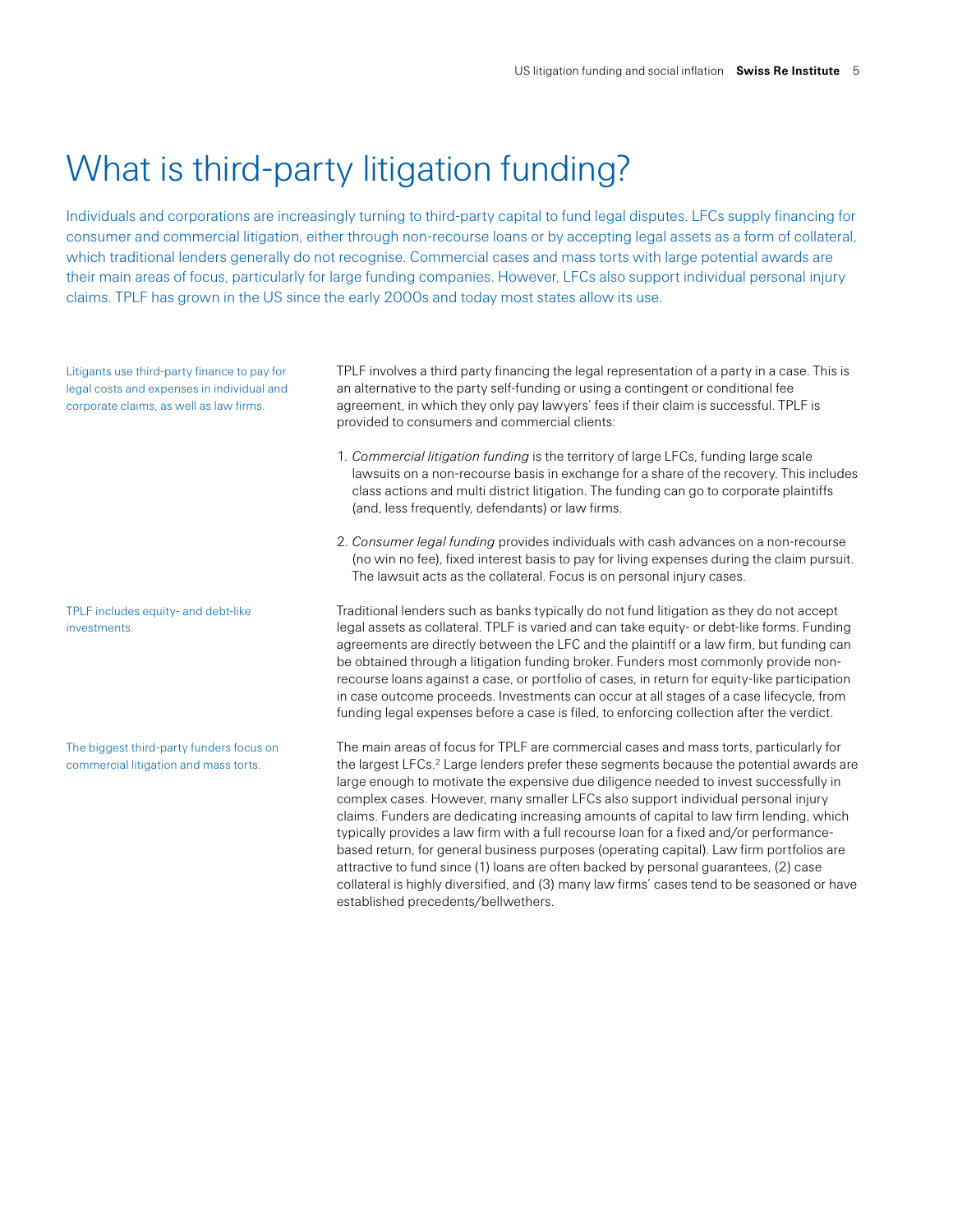#### **Table 1**

Types of cases and typical forms of TPLF

|                                     | <b>Personal injury</b>                                                                                                                                                      | <b>Mass tort</b>                                                                                                                                                                                                                        | <b>Commercial litigation</b>                                                                                                                                                                                                                                              |
|-------------------------------------|-----------------------------------------------------------------------------------------------------------------------------------------------------------------------------|-----------------------------------------------------------------------------------------------------------------------------------------------------------------------------------------------------------------------------------------|---------------------------------------------------------------------------------------------------------------------------------------------------------------------------------------------------------------------------------------------------------------------------|
| Description                         | Injured person seeking financial<br>remedy for harms caused by others.                                                                                                      | Group of plaintiffs; Class Action or<br>Multi District Litigation (MDL).                                                                                                                                                                | Legal issues arising from a<br>commercial relationship, resulting<br>in litigation or arbitration.                                                                                                                                                                        |
| <b>Types of claims</b>              | Auto accident (most common),<br>premises liability (e.g., slip and fall),<br>medical malpractice.                                                                           | Product liability (e.g., pharma,<br>medical device injuries), securities<br>fraud, data breach, accounting<br>fraud, tobacco, asbestos.                                                                                                 | Contract disputes, trademark<br>infringements, shareholder /<br>partnership disputes, antitrust,<br>insurance claims.                                                                                                                                                     |
| <b>Borrower</b>                     | Individual plaintiff                                                                                                                                                        | Mostly law firm                                                                                                                                                                                                                         | Corporate plaintiff or law firm                                                                                                                                                                                                                                           |
| Typical form of third-party funding | Non-recourse cash advance in<br>exchange for a portion of proceeds<br>(equity based) or interest rate (time<br>based). No contractual relation<br>between LFC and attorney. | Non-recourse cash advance<br>to plaintiffs or funding for class<br>counsel to fund case-related<br>services. Can be structured as loan<br>(legal fees & expenses + compound<br>interest) or equity investment<br>(percentage of award). | Non-recourse funding of legal<br>expenses, provided in exchange<br>for a combination of (a) return<br>of funded cost, (b) multiple of<br>funded cost, (c) percentage of net<br>proceeds (equity approach), and<br>(d) interest rate to incorporate time-<br>based return. |
| Range of outcomes                   | Relatively narrow due to rich<br>benchmark data for similar cases.                                                                                                          | Narrows as case advances.<br>especially after the initial motions<br>and class certification.                                                                                                                                           | Relatively wide and often binary,<br>possibly resulting in complete loss<br>of investment.                                                                                                                                                                                |

Source: Swiss Re Institute

Acceptance and use of TPLF in the US has grown since the early 2000s.

Third-party funding is typically spent on legal fees and cash advances to victims.

Third-party funding also provides law firms with working capital for growth.

TPLF has grown in the US since the early 2000s and today most states permit use of TPLF, with some notable exceptions (see box: *States and the law*). Consumer litigation financing for individual cases in the US deals primarily with personal injury, divorce, and small claims. It has also been used for class action suits and multidistrict litigation (MDL). Commercial litigation financing has focused on disputes involving antitrust, intellectual property, and business contract issues, as well as international arbitration.3

### How is TPLF used?

Recipients typically use TPLF to pay legal fees and costs, generate working capital and manage the risk of negative outcomes such as adverse rulings. The scope of TPLF agreements usually includes:

- 1. funding of fees and expenses associated with the pursuit of a commercial claim;
- 2. acceleration of a pending commercial claim or an uncollected judgment or award; and
- 3. cash advances for medical, legal and cost of living expenses for personal injury victims.

A large segment of litigation finance is already provided to clients through contingent fee arrangements with their law firm, which have been in existence for decades in the US.4 However, the typical partnership structure of law firms, and legal ethics rules that generally prohibit non-attorneys from taking ownership interests in law firms, limit their ability to raise third-party equity capital.<sup>5</sup> To borrow funds, attorneys must turn to a nontraditional lender that will accept legal assets as collateral.6

- <sup>3</sup> A. Popp, "*Federal Regulation of Third-Party Litigation Finance*", *Vanderbilt Law Review* 727 2019, p 727.
- <sup>4</sup> C. Ho, "*A law firm IPO? Not so fast*", *The Washington Post*, 16 February 2015.
- <sup>5</sup> Note: Arizona is the first state to allow non-lawyers to co-own law firms.
- <sup>6</sup> "*Lending Options for Law Firms Even More Relevant During a Crisis: A Q&A with Esquire Bank's Ari*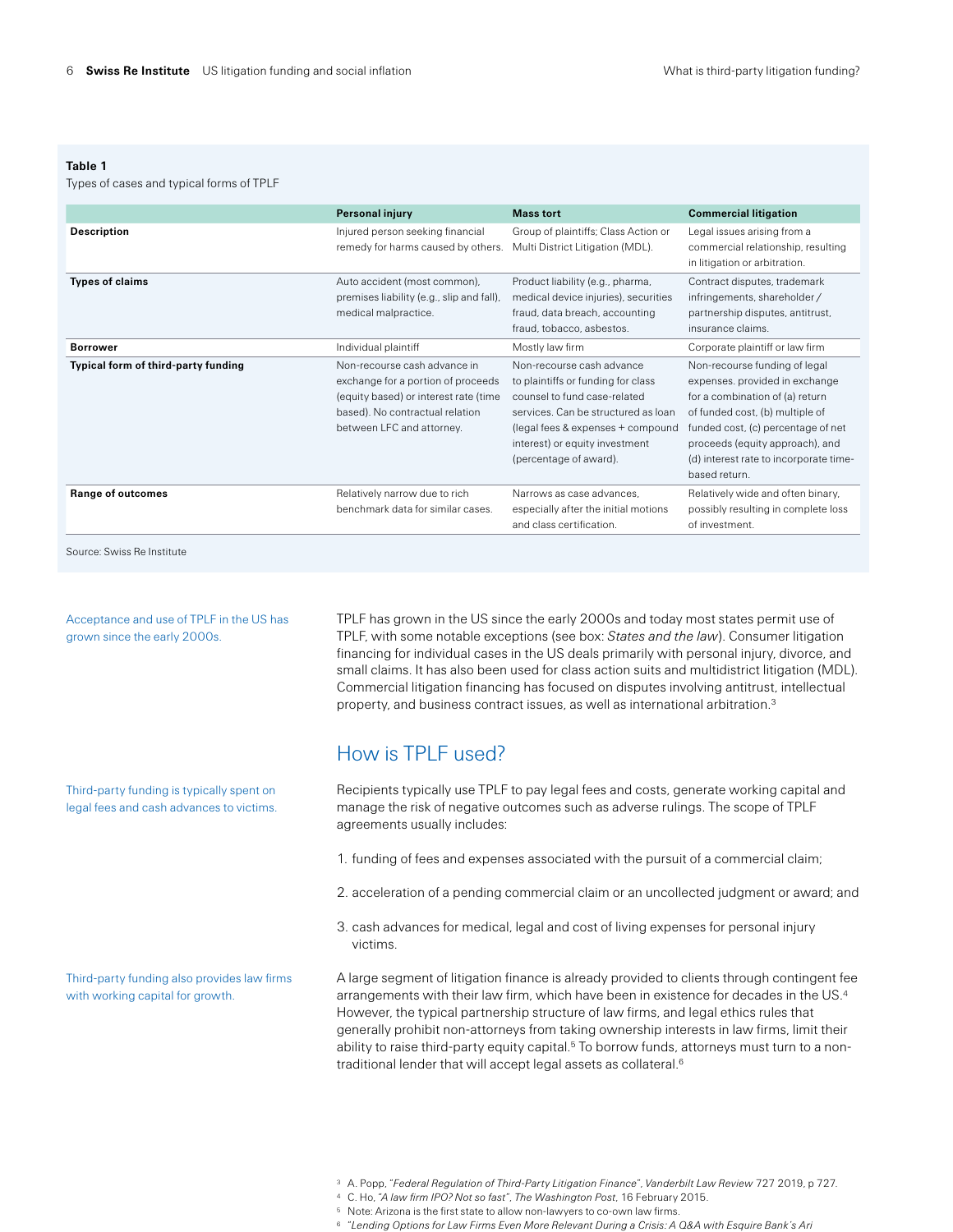TPLF is linked to access to justice but has ethical and economic consequences.

The rationale for TPLF is that it can enable access to justice for claimants who would be disadvantaged when pursuing a case due to prohibitive legal costs. There can be a need for third-party funding to allow for a case with a reasonable chance of success to be filed, given the significant expenses needed to bring well-documented cases to court, from pre-trial discovery to expert witnesses. TPLF also can transfer the risk of the uncertain outcome of a dispute to a better-diversified investor. However, TPLF is associated with rising social inflation (see page 13), exposes users to high and often poorly explained costs (see page 16), and can present ethical conflicts (see page 19).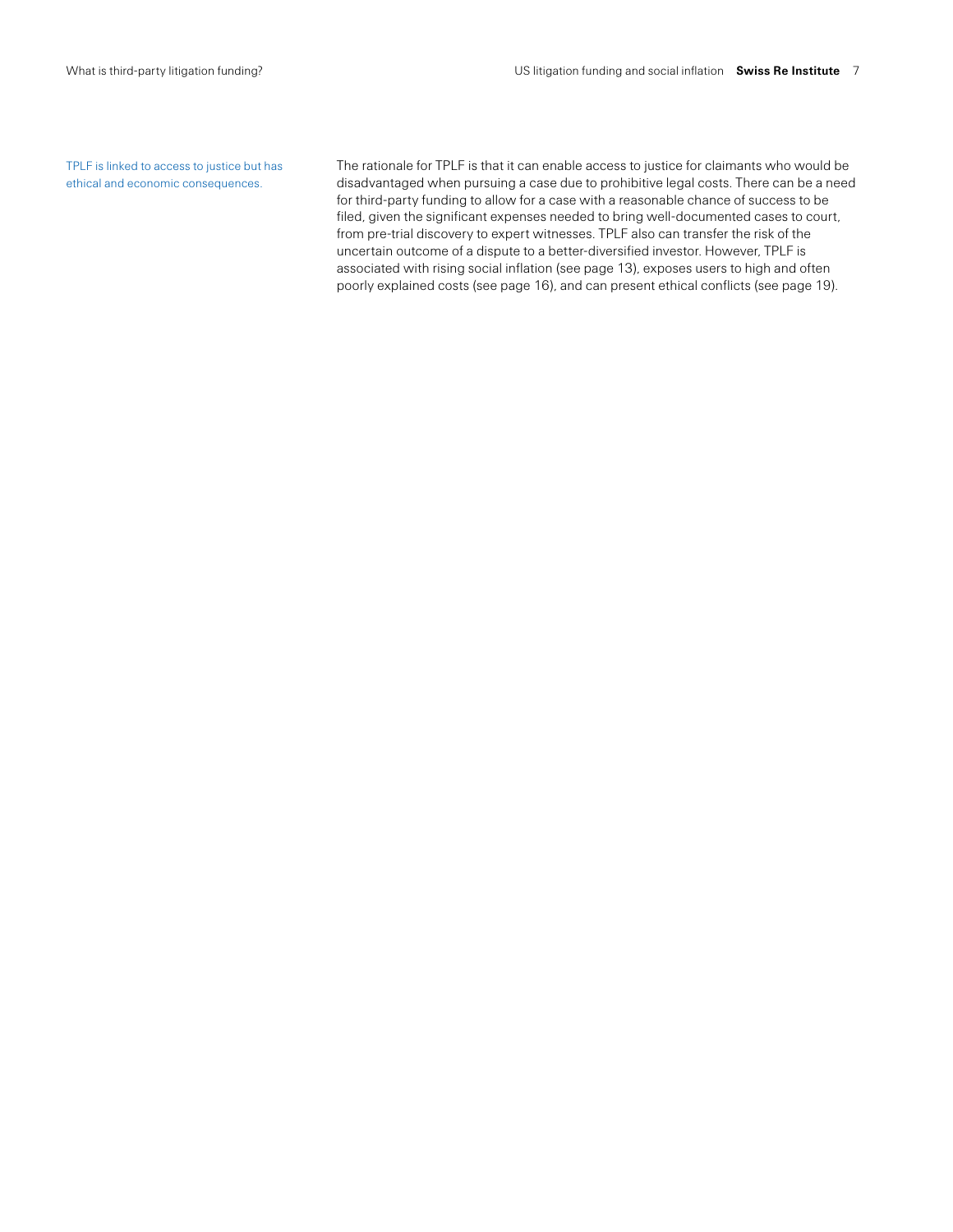## The TPLF market

TPLF investment globally rose by 16% year-on-year to USD 17 billion in 2021, despite disruptions of legal proceedings from the COVID-19 pandemic. Large LFCs typically target commercial litigation and mass torts. The US accounts for more than half of the global market. Investment is expected to continue to grow strongly, and we estimate it could reach USD 31 billion in 2028. Investors in TPLF include hedge funds, private equity firms, endowments, family offices and sovereign wealth funds, attracted by excess returns that are largely uncorrelated with macroeconomic risks.

TPLF investments globally came to USD 17 billion in 2020.

TPLF investments totalled about USD 17 billion in 2021, up by 16% from 2020, according to estimates by Morning Investments. The growth was a slowdown from previous years and defied COVID-related deal delays and disruptions. The largest share of new investments, about 38%, went into mass tort litigation, followed by commercial litigation (37%) and personal injury (25%) (see Figure 1). The industry is projected to grow quickly, averaging an 8.7% compound annual growth rate (CAGR) between 2020 and 2028, according to the market research firm Research Nester.<sup>7</sup> By this growth rate, annual investments would reach approximately USD 31 billion by 2028.



TPLF typically funds commercial litigation rather than individual cases.

The US raises about USD 15.6 billion of TPLF per year, the largest market globally. Although TPLF is often associated with support for consumer cases, over two thirds of the settlement value of individual US TPLF cases went to commercial claimants, and a significant majority of those awards went to large enterprises.<sup>8</sup> Studies of litigation funding find that it is used to finance arbitration and litigation in areas such as patent law, investment recovery, anti-trust, and bankruptcy, which are mostly removed from consumer claims.9

The US is by far the largest market for funds, accounting for a 52% share of the global market. Australia, the UK and Germany are other large TPLF markets (see Figure 2).<sup>10</sup>

- <sup>7</sup> Growth rate from "Global Litigation Funding Market, 2017–2028", *Research Nester*. The market size assessment is from Morning Investments, op. cit.
- <sup>8</sup> "Global Litigation Funding Market, 2017–2028", *Research Nester*, 2021. <sup>9</sup> "*Responsible private funding of litigation*", *European Parliamentary Research Service*, 2021.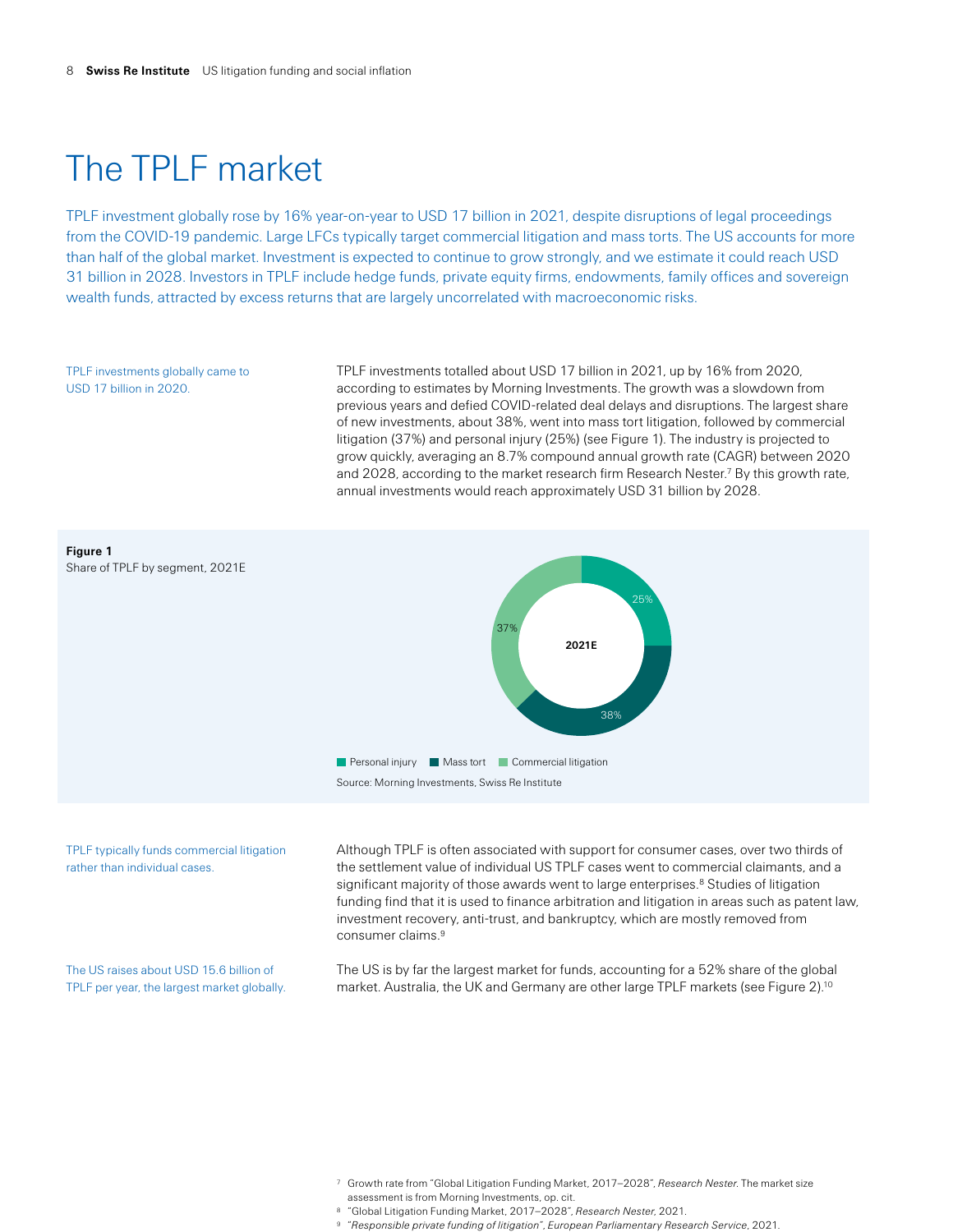**Figure 2**

Geographic split of TPLF investments (2021E)



### Who are the key players?

LFCs raise funds from large investors or and use various approaches to invest in cases globally.

The two largest dedicated funds are publicly listed stock companies.

Most LFCs are structured as investment funds, with fund managers raising capital from individual and institutional investors. Many funders operate internationally, and the domicile of a fund does not necessarily coincide with the geographies in which cases are funded. Litigation funders typically target cases with a high likelihood of success and the prospect of large awards. Market analysts classify investors by their primary investment focus and approach to litigation funding: (1) dedicated, (2) multi-strategy and (3) ad hoc.

**Dedicated funders** are specialty financial companies that specialise in litigation finance. They are the most popular mechanism for investment in litigation finance.<sup>11</sup> Specialty litigation finance funds cater to clients who seek external capital and legal services to prosecute claims and enforce judgments and awards, reducing risk by capitalising legal assets. Most dedicated funders are privately held, but two of the largest, Burford Capital and Omni Bridgeway, are publicly listed, with assets under management (AUM) of USD 4.5 billion and USD 1.7 billion respectively as of 31 December 2020. Harbour Litigation Funding is the largest privately owned dedicated funder.<sup>12</sup>

#### **Figure 3**

Largest dedicated LFCs, 2020 assets under management

|                               |               | <b>Funds Under Management (USD M)</b> |      |      |      |      | HQ City         |
|-------------------------------|---------------|---------------------------------------|------|------|------|------|-----------------|
| <b>Burford Capital</b>        |               |                                       |      |      |      | 4500 | New York        |
| Omni Bridgeway                |               |                                       |      |      |      | 1700 | Sydney          |
| Harbour Litigation Funding    |               |                                       |      |      |      | 1541 | London          |
| Therium Group Holdings Ltd.   |               |                                       |      |      |      | 1025 | London          |
| Longford                      |               |                                       |      |      |      | 1000 | Chicago         |
| Augusta Ventures              |               |                                       |      |      |      | 709  | London          |
| Woodsford                     |               |                                       |      |      |      | 500  | London          |
| Parabellum Capital, LLC       |               |                                       |      |      |      | 465  | New York        |
| Litigation Capital Management |               |                                       |      |      |      | 450  | Sydney          |
| <b>GLS Capital</b>            |               |                                       |      |      |      | 400  | Chicago         |
| Validity Finance, LLC         |               |                                       |      |      |      | 300  | New York        |
| Legalist                      |               |                                       |      |      |      | 160  | San Francisco   |
| Lake Whillans                 |               |                                       |      |      |      | 125  | New York        |
| Balance Legal Capital         |               |                                       |      |      |      | 100  | London          |
| Deminor                       |               |                                       |      |      |      | 49   | <b>Brussels</b> |
|                               | $\mathcal{O}$ | 1000                                  | 2000 | 3000 | 4000 | 5000 |                 |

Note: capital raised is shown where funds under management data is not available. Source: company reports, Swiss Re Institute estimates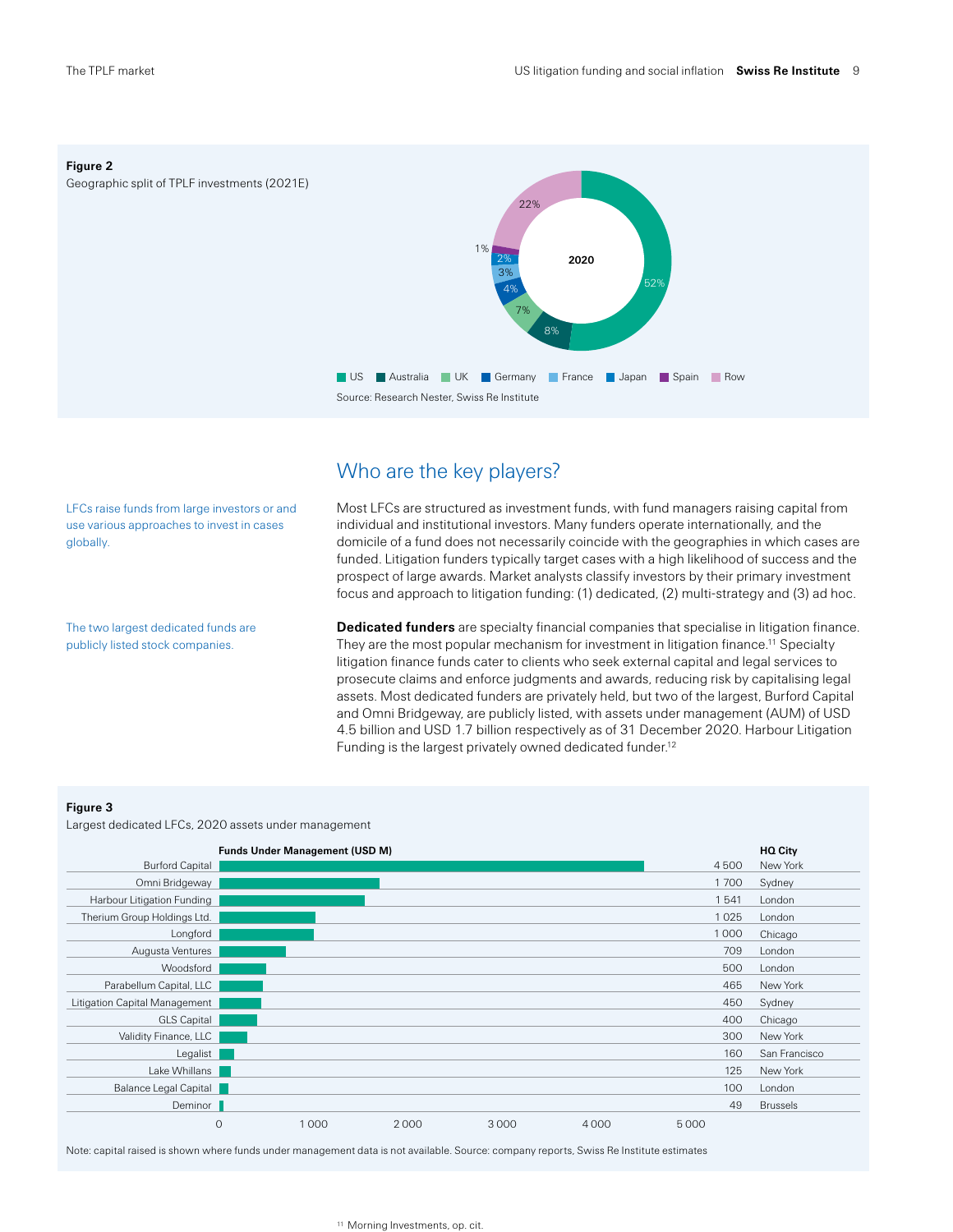Multi-strategy funders are diversified investors with a legal funding presence.

Ad hoc funders invest opportunistically.

Investor interest is driven by high returns and low correlation to financial markets.

Investor interest is driven by high returns since awards are broadly uncorrelated to financial markets.

**Multi-strategy funders** are diversified investors such as hedge funds that have established a dedicated litigation finance group. D.E. Shaw and Fortress Investment Group are examples of this type. Both are part of the International Legal Finance Association, a trade association launched in 2020.13 Multi-strategy funders both compete with, and invest in, dedicated funders.

**Ad hoc funders** are diversified investors such as hedge funds that have risk appetite for litigation finance but no dedicated litigation finance practice. Investment managers such as PIMCO have invested in litigation finance firms, while others have invested in cases directly.14 A prominent example is Elliott Management, which in May 2020 decided to fund a suit brought by interactive-video company Eko against streaming service Quibi.15 Other new entrants to the market include hedge funds, private equity firms, endowments and sovereign wealth funds.16

### Supply and demand drivers of litigation funding

Growth in the litigation funding market originates from both supply and demand drivers. Supply is being fuelled by the attractive risk/reward profile of litigation funding, the largely uncorrelated nature of returns with macroeconomic trends, and a feedback loop from increased visibility, which draws in additional capital. At the same time, demand is driven by targeted advertising to consumers, increased corporate acceptance of financing as a tool for monetising legal claims and managing legal risk, and greater use of TPLF as working capital by law firms.

#### **Supply drivers**

Attractive investment returns are drawing capital to the legal funding space (see *Economic consequences of TPLF*). Strong investor returns are driven by funders' ability to identify promising cases, a lack of transparency, the absence of competition from traditional lenders, and increasing jury awards. Since legal outcomes are driven primarily by the particulars of each case rather than macroeconomic factors, litigation awards are relatively uncorrelated with broader financial markets.

#### **Table 2**

Features of the asset class and implications for investors

| <b>Features of asset class</b>                                                                | Implications for investors                    |
|-----------------------------------------------------------------------------------------------|-----------------------------------------------|
| The market is expanding quickly                                                               | Growing demand keeps returns high (beta)      |
| Relatively uncorrelated to economic and financial market risks                                | Diversifying asset class                      |
| Assets are illiquid, heterogeneous and opaque                                                 | Potential to generate alpha                   |
| Investments typically secured by diversified portfolios of claims                             | Diversified risk lowers volatility of returns |
| Limited competitive pressure from fragmented market and no presence of<br>traditional lenders | Limited competition keeps returns high (beta) |

Source: Swiss Re Institute

- <sup>13</sup> *"Legal Finance Industry Leaders Launch First-Ever Global Association", International Litigation Finance Association,* 8 September 2020.
- <sup>14</sup> E. Truant, "Commercial Litigation Finance: How Big is This Thing?", Litigation Finance Journal, 26 February 2020
- <sup>15</sup> B. Mullin and C. Driebusch, "*Hedge Fund Elliott Management to Finance Lawsuit Against Streamer Quibi", The Wall Street Journal*, 4 May 2020.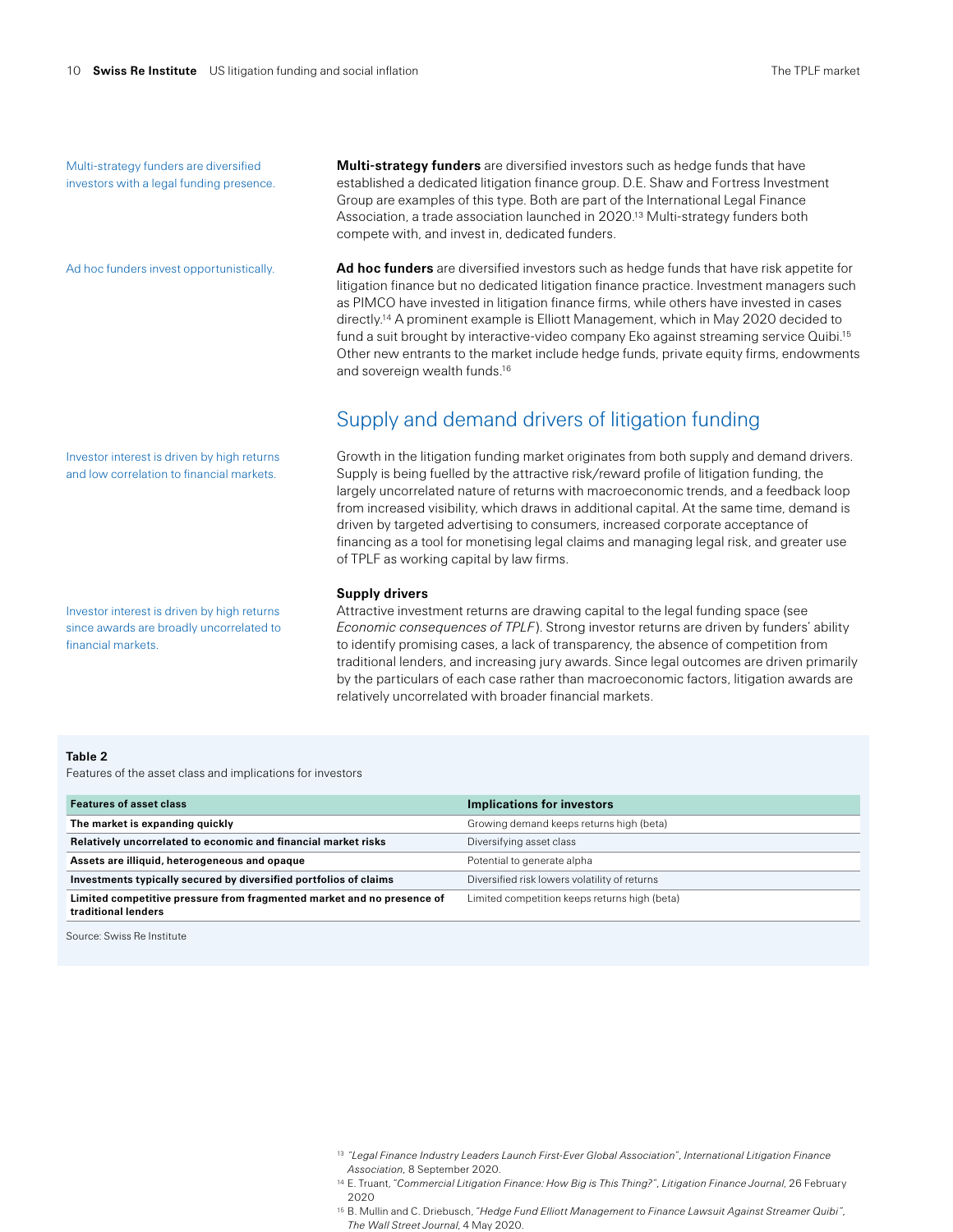Law firms' use of litigation funding is growing.

#### **Demand drivers**

Demand for new sources of legal funding from law firms, commercial litigants and individual consumer plaintiffs is growing in tandem with the costs and duration of litigation –coupled with the risk of receiving a zero or negative return. Liability costs in the US are the world's highest in absolute and relative terms. In 2016, the costs and compensation paid in the tort system amounted to USD 429 billion or 2.3% of US gross domestic product (GDP).17 US law firms' use of litigation funding has increased strongly in recent years to 36% of firms in 2017, up from only 7% in 2013, according to surveys commissioned by Burford Capital. A broader international survey shows this trend continuing in 2020.18 Usage is expected to keep growing, as law firms that have yet to use litigation funding anticipate doing so in the coming years. Law firms' need for capital is rising in tandem with trends such as increasing attorney advertising and investments in data and analytics (see *How does TPLF interact with other drivers of US social inflation?*). Law firms are also investing more in individual cases, spending resources in areas such as discovery, jury selection, and mock trials. The growth in size of mass tort cases, which require significant investment for the plaintiffs' counsel, is also driving demand for funding.

#### **Table 3**

Drivers of demand for TPLF: a borrowers' view

| <b>Drivers of demand for TPLF</b>                             | <b>Implications for TPLF users</b>                                                                                                                    |
|---------------------------------------------------------------|-------------------------------------------------------------------------------------------------------------------------------------------------------|
| <b>Risk transfer</b>                                          | Non-recourse loans transfer risks of adverse case outcome from litigant to investor                                                                   |
| <b>Monetisation of prospective awards</b>                     | Traditional bank lenders do not accept legal assets as collateral for loans                                                                           |
| Transformation of intangible assets into working<br>capital   | Legal claims cause valuation and accounting issues for corporations, who must recognize legal expenses but<br>cannot recognize legal claims as assets |
| Cash advances to cover medical and cost of living<br>expenses | Personal injury victims have limited access to credit, especially when losing employment                                                              |

Source: Swiss Re Institute

#### **Figure 4**

Law firms' motivation for seeking TPLF



<sup>17</sup> P. Hinton, D. McKnight, and L. Powell, "*Costs and Compensation of the U.S. Tort System*", *U.S. Chamber Institute for Legal Reform*, October 2018.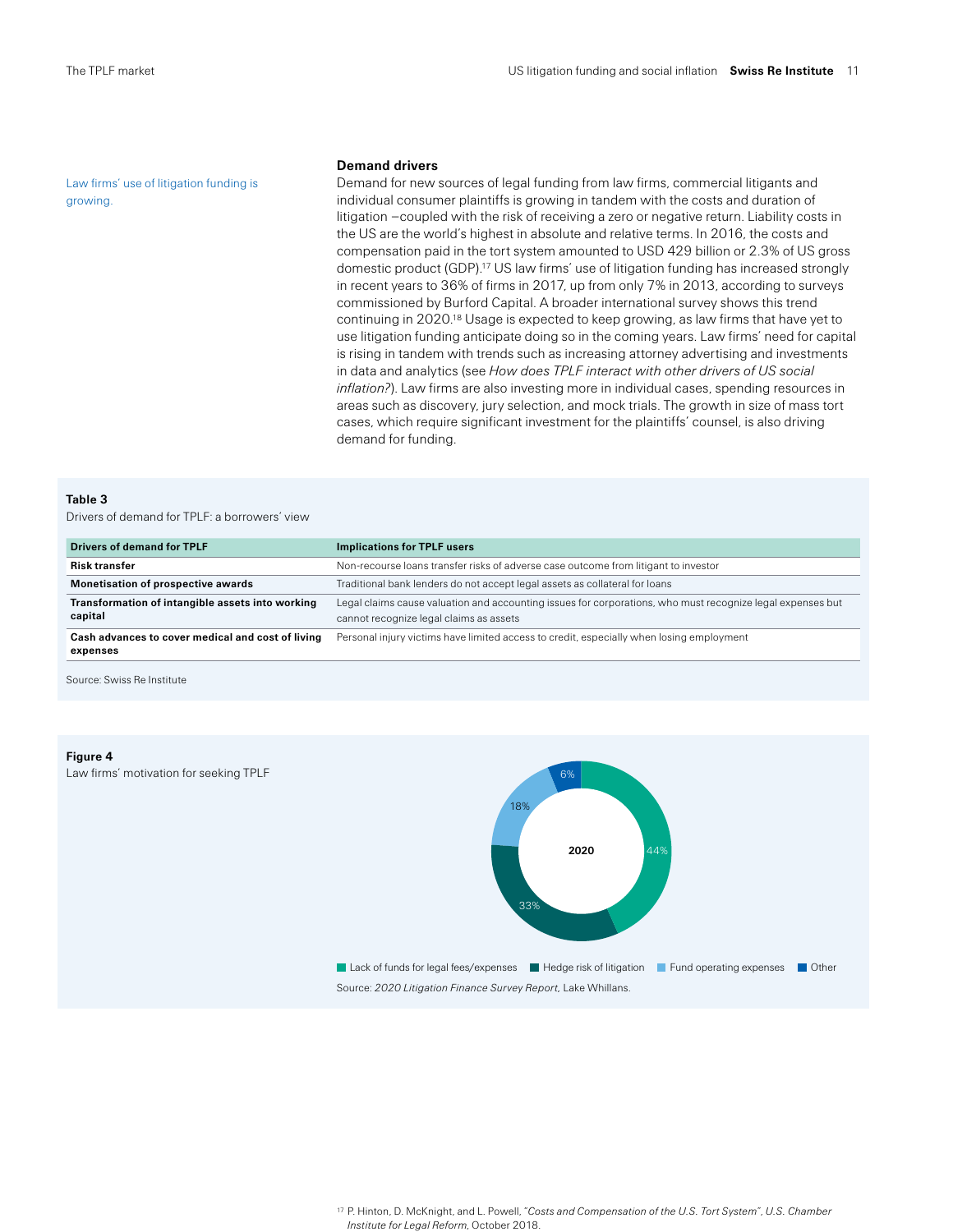Corporations use TPLF to manage risk and monetise intangible legal assets.

Cash advances to personal injury victims overcome borrowing limitations, but at a high cost.

Companies are also growing to accept legal funding as a tool to monetise legal claims and manage legal risk. Legal assets create accounting issues for corporations. Money spent on litigation is not capitalised but immediately expensed, reducing operating profits. Pending litigation claims do not qualify as assets and so are not reported as intangible assets in financial statements. Furthermore, when legal claims succeed, the associated income is often not treated as operating income but reported as nonoperating or one-off items on the income statement, which is less credited in company valuations.19 According to a survey by Burford Capital, a majority (72%) of in-house attorneys have stated that their companies have failed to pursue meritorious claims for fear of adversely affecting profitability.20 The added risk and complexity of legal claims has also contributed to a shift towards external financing of legal claims as a way to derisk corporate financial reporting.

Individual personal injury victims face funding limitations for legal, medical and cost of living expenses. While legal expenses can be funded through contingency fee arrangements, ethical rules prohibit lawyers from providing any financial assistance to clients to meet cost of living expenses. Access to traditional lending is limited for most households, especially in situations where the plaintiff, possibly due to an accident that is the subject matter of litigation, is unemployed. TPLF offers a solution but leaves personal injury victims at risk of committing to predatory terms at a time of legal, financial and often medical distress.21

<sup>19</sup> D. French and S. Isgur, op. cit. See Burford Capital CEO explanation at 32 min.

<sup>20</sup> "*2019 Legal Finance Report: A Survey of In-House and Law Firm Lawyers*", *Burford Capital*, 2019.

<sup>21</sup> J. McLaughlin, "*Litigation funding: Charting a legal and ethical course*", *Vermont Law Review*. 31, 2006, p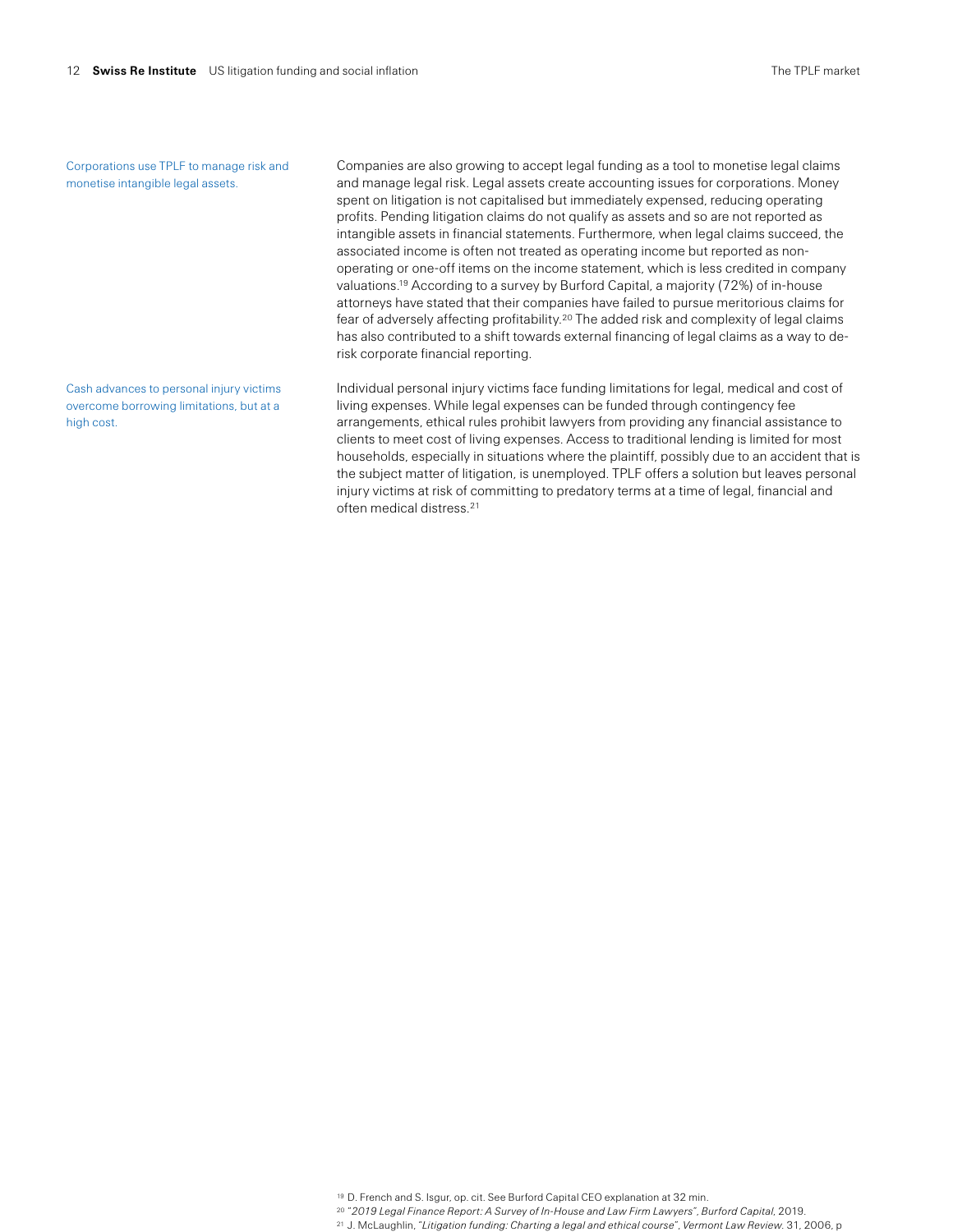## The economic consequences of TPLF

TPLF interacts with and enables social inflation, the increase in legal claims above normal economic trends. The frequency of large claims in general liability and commercial auto lawsuits has increased strongly in the past decade. Higher claims costs drive up insurance premiums, reduce the availability of liability cover and lead to higher uninsured legal liability risks. These costs are ultimately paid by consumers. Plaintiffs often do not see the benefit of higher awards, as we estimate up to 57% of TPLF-involved tort costs go to lawyers, funders and others. We estimate that LFCs' returns are typically higher than long-run returns on venture capital. The result is an opaque, bottom-up wealth transfer from consumers to sophisticated investors, and a less efficient legal system, paid for through higher prices and insurance premiums.

As TPLF has grown, so has the number of large motor and general liability verdicts.

TPLF is emerging as a significant contributor to large legal claims. This is a key driver of social inflation – the social factors that drive increases in legal claims above and beyond economic trends. Social inflation is strongly visible in the US through a rise in nuclear verdicts (outsized awards for non-economic damages). This has mirrored the growth in the use of litigation finance over the past decade. There has been a consequent escalation in US liability insurance claims concentrated on large verdicts and (large) commercial defendants.

### The incidence of large claims is rising quickly

Large awards are becoming more frequent in motor and general liability verdicts.

In US vehicle negligence and general liability, the probability distribution of legal awards has become more skewed towards large awards. There is also a trend of accelerating severity in average awards (see Figure 5, left hand side). In a sample of large (above USD 1 million) awards from 2010 to 2019, the share of verdicts that result in awards of more than USD 5 million has risen from 29% to 37% for general liability, and from 22% to 29% for vehicle negligence cases.

#### **Figure 5**

US verdicts of USD 5 million or over as a share of large awards (>USD 1 million) (LHS) Median awards for US verdicts of USD 1 million or over, USD millions (RHS)



Source: Thomson Reuters Westlaw, Swiss Re Institute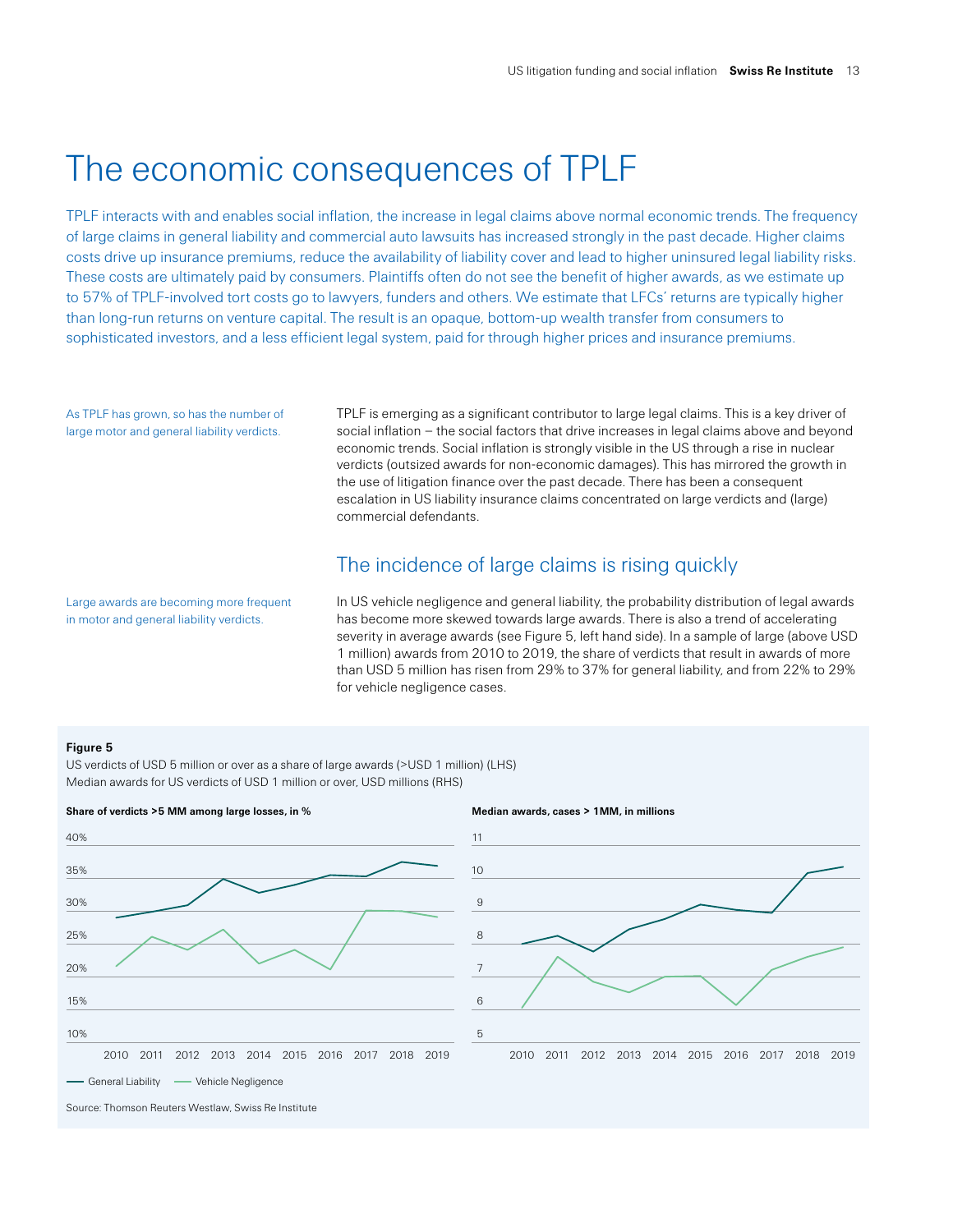#### Average award size is also rising strongly.

Jury awards for trucking accidents are

skyrocketing.

The trend can also be seen in the rising median of large awards (see Figure 5, right hand side). The median award for verdicts larger than USD 1 million rose from USD 8.2 million to USD 10.3 million for general liability awards between 2010 and 2019, and from USD 6.1 million to USD 7.9 million for vehicle negligence cases. Given the higher prevalence of nuclear verdicts, there is an even larger increase in average awards (not shown in figure). Since there is more volatility in this metric, we look at three-year averages, which increased by 224% for general liability awards between 2009 and 2019.

Jury awards for trucking accidents are also far exceeding the broader motor vehicle accident trend. Among verdicts of more than USD 1 million, the average size of trucking claims increased by nearly 1000% from 2010 to 2018, rising from USD 2.3 million to USD 22.3 million, according to the American Transportation Research Institute (ATRI).<sup>22</sup> Nuclear verdicts against trucking companies are driving up insurance premiums. While many of the largest nuclear verdicts have been associated with commercial and professional liability claims, private passenger auto insurance is experiencing similar effects as jury sympathy toward plaintiffs has grown along with the willingness to punish at-fault drivers.23

### **How does TPLF interact with other drivers of US social inflation?**

Litigation funding amplifies some of the existing drivers of social inflation. For example, TPLF is contributing to the surge in attorney advertising, and supporting plaintiff attorneys in investing in new lawsuit strategies, more discovery and mock trials. These drivers interact with other influences on jury trials, as follows.

*Use of psychology-based strategies of the trial bar.* Plaintiffs' lawyers have made significant changes in how they try lawsuits in the past decade, deploying applied psychology to jury trials and testing their strategies with mock juries.24 Their strategies have shifted from one of developing sympathy with the victim, to stirring anger against the defendant. In recent years, plaintiffs' attorneys have leveraged the so-called "reptile theory". This involves utilising strategies to spark a fight-or-flight reaction among jurors, which pushes them to decide cases based on emotions rather than facts.<sup>25</sup> Plaintiffs' attorneys often generate such strong feelings by portraying the corporate defendant as reckless, neglecting safety concerns and only caring about profits. Another strategy is referred to as the "anchoring effect". Jurors have no natural sense of what appropriate compensation for severe damage looks like and tend to anchor their awards around suggested numbers. Lawyers demand large numbers for awards early in the trial, and repeatedly.26 These strategies have been key attributes in the success in generating outsized awards, mostly for non-economic damages. The rise in claims awards has been associated with the increased use of TPLF funding.

*Jurors' changing social attitudes*. In the US, public attitudes have shifted toward negative views of corporations and greater inclination to redistribute wealth via the court system. Millennials particularly are more sceptical of corporate ethics.<sup>27</sup> Surveys reveal the heightened sensitivity of jury decisions to jurors' changing attitudes. For example, one question found that 72% of respondents believed that a case has some merit if it makes it to court. In another question, 42% stated that they would decide a case based on fairness rather than the law. In another question, 45% of jurors admitted that sympathy affects their attitude about a lawsuit, and 35% of jurors would add lawyer fees to a damages award even if a judge specifically tells them not to do so.<sup>28</sup> Jurors, especially younger generations, typically use digital media for their news flow, with an inherent bias toward more attention-grabbing (by implication, more expensive)

- <sup>22</sup> D. Murray, N. Williams, E. Speltz, "*Understanding the Impact of Nuclear Verdicts on the Trucking Industry*"*, American Transportation Research Institute*, 2020.
- <sup>23</sup> "*Social Inflation Evidence and Impact on Property-Casualty Insurance*", *Insurance Research Council*, 2020. <sup>24</sup> M. Mitchell, "*With New Trial Tactics Fuelling 'Nuclear' Verdicts, Can Defense Catch Up*?", *law.com*, 22
- October 2019.
- <sup>25</sup> T. Brewer, "*Confronting the Reptile in Virginia*." *Journal of Civil* Litigation, vol 30, 2018.
- <sup>26</sup> R. Tyson, Nuclear Verdicts: Defending Justice For All, Law Dog Publishing, 2020.
- <sup>27</sup> E. Chatzopoulou, E. and A. de Kiewiet, "*Millennials' evaluation of corporate social responsibility: The wants and needs of the largest and most ethical generation*". *Journal of Consumer Behaviour*, 20(3), 2021, 521–534.

Trial lawyers' strategies have been successful in generating outsized awards for non-economic damages.

Jurors' attitudes are strongly influenced by perceptions of fairness.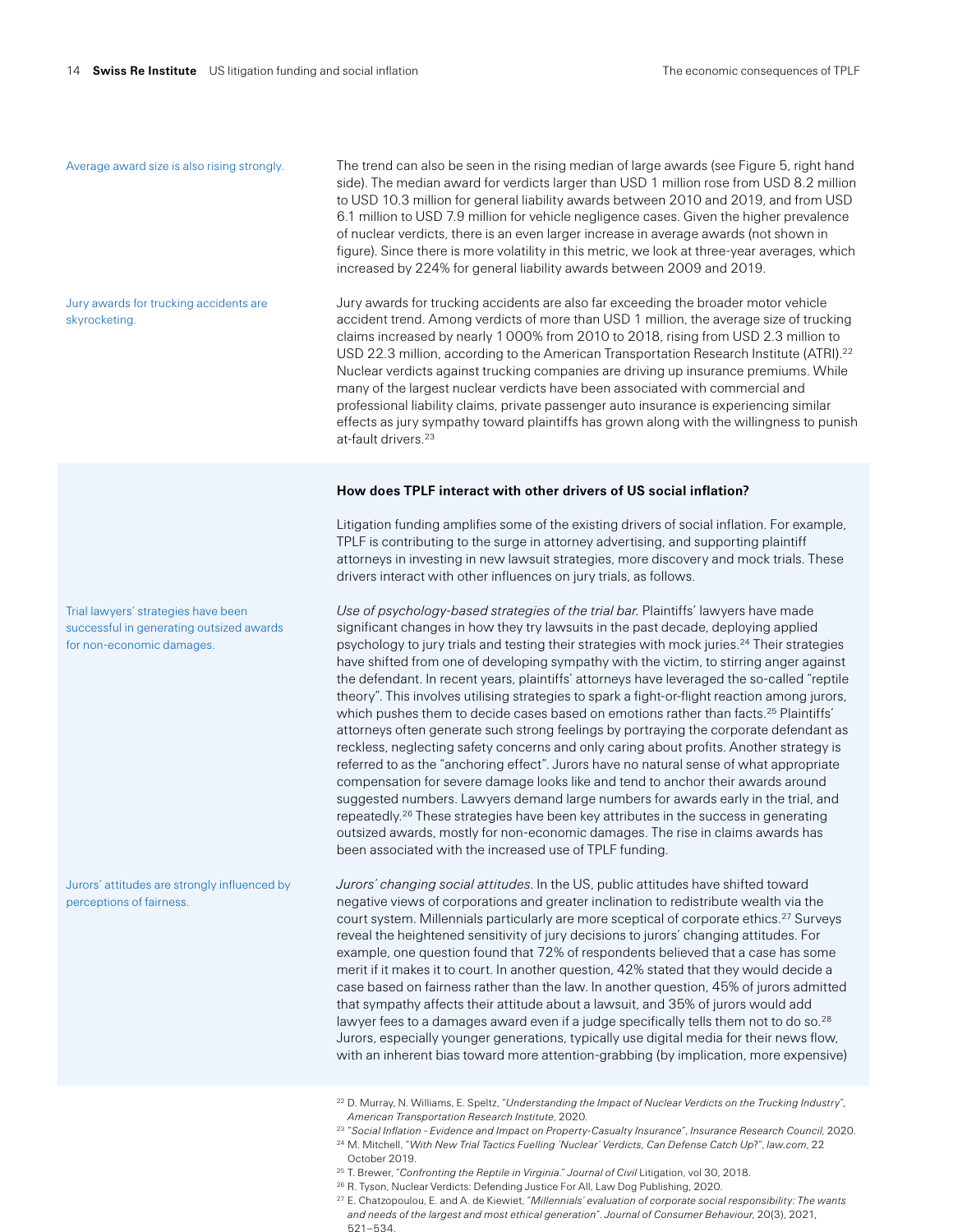We see rising inequality as a contributor to more plaintiff-friendly jury attitudes.

Television advertising by attorneys in the US has tripled in the past decade.

Technology and data analytics are also driving attorneys' approach to claims.

claims, lifestyles and socio-economic norms, which can influence their unconscious anchors in the determination of damages awards.

*Rising inequality*. We modelled the relationship between US counties' degree of plaintiff-friendliness, as classified by The Harmonie Group, a US network of lawyers representing the defence bar, and socio-economic variables including median household income, unemployment and the Gini coefficient (a measure of income inequality), using data for more than 3000 counties.29 We found that lower median household income, higher unemployment, and higher inequality in a county are associated with more plaintiff-friendly courts, on average. US inequality has risen steadily since the 1990s and has particularly increased since the 2017 tax reform and the COVID-19 crisis. As a result, we anticipate a corresponding weakening in socioeconomic indicators and a contribution to further growth in plaintiff-friendly jury verdicts.

*Attorney advertising*. US television advertising by attorneys has tripled in the past decade. The rise can be seen in the growing presence of personal injury advertising on the internet, TV, radio and in other communications media like billboards and on the sides of buses. From 2009 to 2019, both the number of ads for legal services and the dollars spent were up about 8% per year across the US.<sup>30</sup> Attorneys are also using digital media advertising. According to PPC Protect, an online marketing security firm, the prices per click paid by law firms for online advertising are the highest prices paid by any advertisers.31

*Technology and data analytics*: Attorneys are leveraging technology and data analytics in their approach to claims. Attorneys access public records of prospective jurors and expert witnesses, including marital, arrest, and property ownership information. They mine social media for information regarding the religious and political party affiliations of prospective jurors. TPLF firms are also increasingly using state-of-the-art data analytics to identify and evaluate funding opportunities. With limited transparency about case details and settlement values, there is value in the size of proprietary data sets creating economies of scale.32

### Soaring casualty insurance claims costs are causing prolonged underwriting losses

The social inflation-driven surge in large legal awards is generating rapid increases in insurance claim losses. Although primarily affecting commercial insurance products, it is also leading to higher personal auto liability claim costs. To date, the effect is most pronounced on large corporate risks in the umbrella and excess liability space, commercial auto, medical malpractice and directors & officers. The average 2020 combined ratio for general liability was estimated at 105.7% and for medical malpractice at 117.5%, the seventh consecutive year of underwriting losses for both lines. The 2020 commercial auto liability combined ratio was 104.1%, the tenth year of underwriting losses.<sup>33</sup>

Commercial auto prices rose by 10.0% in 2019 and 10.7% 2020, with double-digit price increases continuing until the second quarter of 2021. Pricing in all liability lines has climbed in response to rising concerns about adverse reserves development and social inflation. In 2020, D&O and umbrella rates soared by 15.8% and 22.6%, respectively, while general liability and medical professional liability increased by 7.3% and 8.8%.<sup>34</sup> Umbrella covers are particularly exposed to the increase in large claims and insurance carriers are reducing capacity.35

- <sup>29</sup> "*USA Venue Maps*", The Harmonie Group, 27 August 2021. This map classifies US counties as conservative (defence-friendly), liberal (plaintiff-friendly) or neutral, based on judicial outcomes.
- <sup>30</sup> X Ante LLC and Swiss Re Institute.
- <sup>31</sup> S. Carr "*The Most Expensive Google Keywords 2021*", *PPC Protect*, 28 January 2021.
- <sup>32</sup> "*Social Inflation: Navigating the evolving claims environment*", *The Geneva Association*, 2020.
- <sup>33</sup> "Property-Casualty Forecast & Analysis by Line of Business, First Quarter 2021", *Conning*, 2021.
- <sup>34</sup> The Council of Insurance Agents & Brokers and Swiss Re Institute.

losses in casualty insurance lines.

Casualty insurance premium rates are rising strongly.

Social inflation has caused underwriting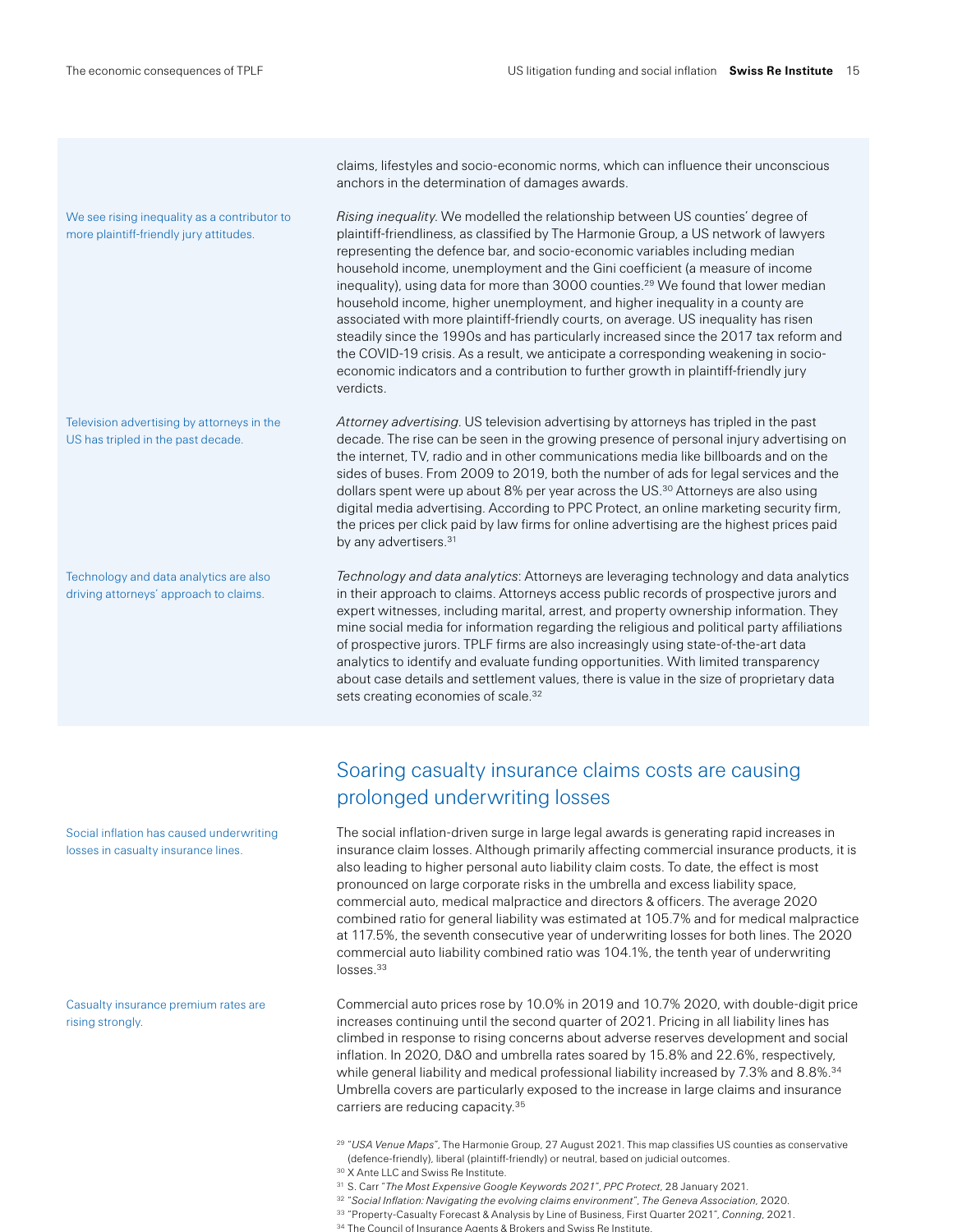### **Figure 6**

US commercial insurance premium trends, 2010Q1–2021Q2, year-on-year percentage increase



Transportation companies need to scale back their insurance protection.

We estimate plaintiffs receive a smaller share of awards when funded by TPLF.

The presence of TPLF in a case reduces the share of victim compensation by more than a fifth, we estimate.

In reaction to rising premium rates, trucking fleets are retaining higher risk levels through higher deductibles, self-insurance, expanding use of captives, and lower levels of excess liability coverage. Given the substantial insurance cost increases over the last several years, it appears that the industry has reached a ceiling in its ability to continuously cover annual double-digit increases in insurance premiums, leaving the companies more vulnerable as insurance becomes less affordable and the offered capacity more limited.36

### TPLF reduces the efficiency of the tort liability system

On average, more than half (55%) of the costs and compensation paid in the tort system for commercial liability was awarded to plaintiffs in  $2016<sup>37</sup>$  However, in cases where TPLF is involved, we estimate the share received by plaintiffs to be significantly lower. We calculate that in a case funded by TPLF, only 43% of costs and compensation would be awarded to the plaintiff. The share of tort costs that goes to the plaintiff's legal expenses (including funding costs) is 38% in cases with TPLF, compared to 26% in cases without. This shift of funds is consistent with both the returns earned by litigation funders, and numerous publicised cases of TPLF-funded legal awards.<sup>38</sup>

To evaluate the possible effects of litigation funding on award size and litigation costs, we triangulated data from the Institute for Legal Reform<sup>39</sup> and TPLF data from Research Nester. We focused on commercial and personal liability claims and compared the plaintiff's returns with and without TPLF. If we assume that the award amount remains the same, we estimate that TPLF reduces plaintiff compensation by more than a fifth (21%) because of higher legal costs. The logical consequence is a lower net award to victims. In addition to the quantitative summary we present, case studies provide realworld evidence, see, for example, *Case study: punitive interest rates and the need for consumer protection* and *Case study: compound monthly interest masks predatory lending rates*.

- 36 American Transportation Research Institute, op. cit.
- $^{\rm 37}$  The Institute for Legal Reform includes risk transfer costs (insurer margins) in its calculation of costs and compensation paid in the tort system. We exclude insurer margins since these are not direct costs or compensation.
- 38 See, for example: public financial filings of Burford Capital and Omni Bridgeway, as well as a funding deal made public in subsequent litigation, summarized in "*Pierce Bainbridge Funding Deal Raises Ethical Red Flags*", Law 360, 16 March 2020.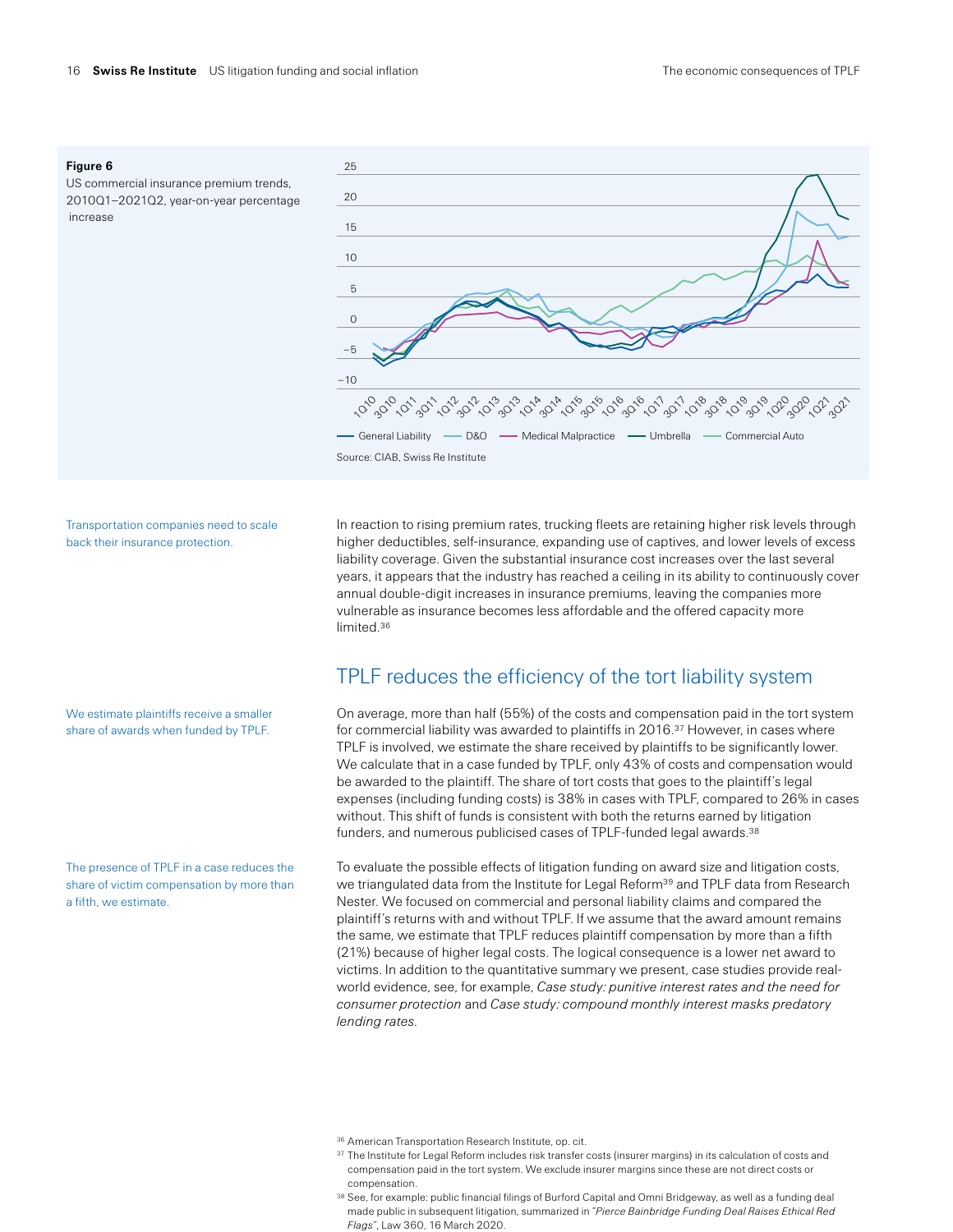#### **Figure 7**

Estimated distribution of commercial liability tort system costs without (LHS) and with TPLF contribution (RHS)



Note: for modelling assumptions, we use 2016 data from the Institute for Legal Reform for legal system costs and 2020 data from Research Nester for realised returns on litigation funding investments. We triangulate these two datasets by holding the award amount fixed. Source: Swiss Re Institute, Institute for Legal Reform, Nester

Awards would need to increase by 27% for plaintiffs to receive the same amount with TPLF involvement – implying a high cost to businesses and consumers.

TPLF investments have earned excess returns compared to other risk assets.

We assume that TPLF involvement will on average lead to higher award amounts and total liability costs, given that third-party funding allows plaintiffs to pursue betterprepared cases further and make more effective use of the litigation strategies that have contributed to social inflation. Based on the above data, we estimate that the total award amount using TPLF would need to be 27% higher than without TPLF for a plaintiff to receive the same absolute payment. It is thus notable that tort system costs could increase materially without an increase in take-home payments to victims. The associated increase in liability and defence costs increases business expenses and results in higher costs for consumers. The likely result is somewhere in between, whereby a less efficient legal system decreases plaintiffs' access to justice and takehome awards, while increasing costs for businesses and, by extension, consumers.

### LFCs returns far exceed high-risk equity investments

Returns on TPLF investments have been high in recent years and have far outperformed return expectations for high-risk equity investments. Data from Morning Investments show that the average internal rate of return (IRR) on personal injury cases range from 25% to 35% for the years 2019–2021 (see Table 4), while IRRs for mass torts have been between 20%-25%. Equity-type deals that involve a performance- or outcome-based compensation for the funder have a higher return than debt-based deals.40 These returns significantly exceed long-term (15-year) returns of 13%, 13%, and 10% for private equity (PE), venture capital (VC), and the S&P 500, which could be considered proxies for return expectations for high-risk types of equity investments.41 For TPLF investments in 2020, Morning Investments calculates an average risk-adjusted alpha of 918 basis points over long-term average market returns in high-risk equity investments.

<sup>40</sup> M. McDonald and T. Healey, "*Litigation Finance Investing: Alternative Investment Returns in the Presence of Information Asymmetry"*, 2021.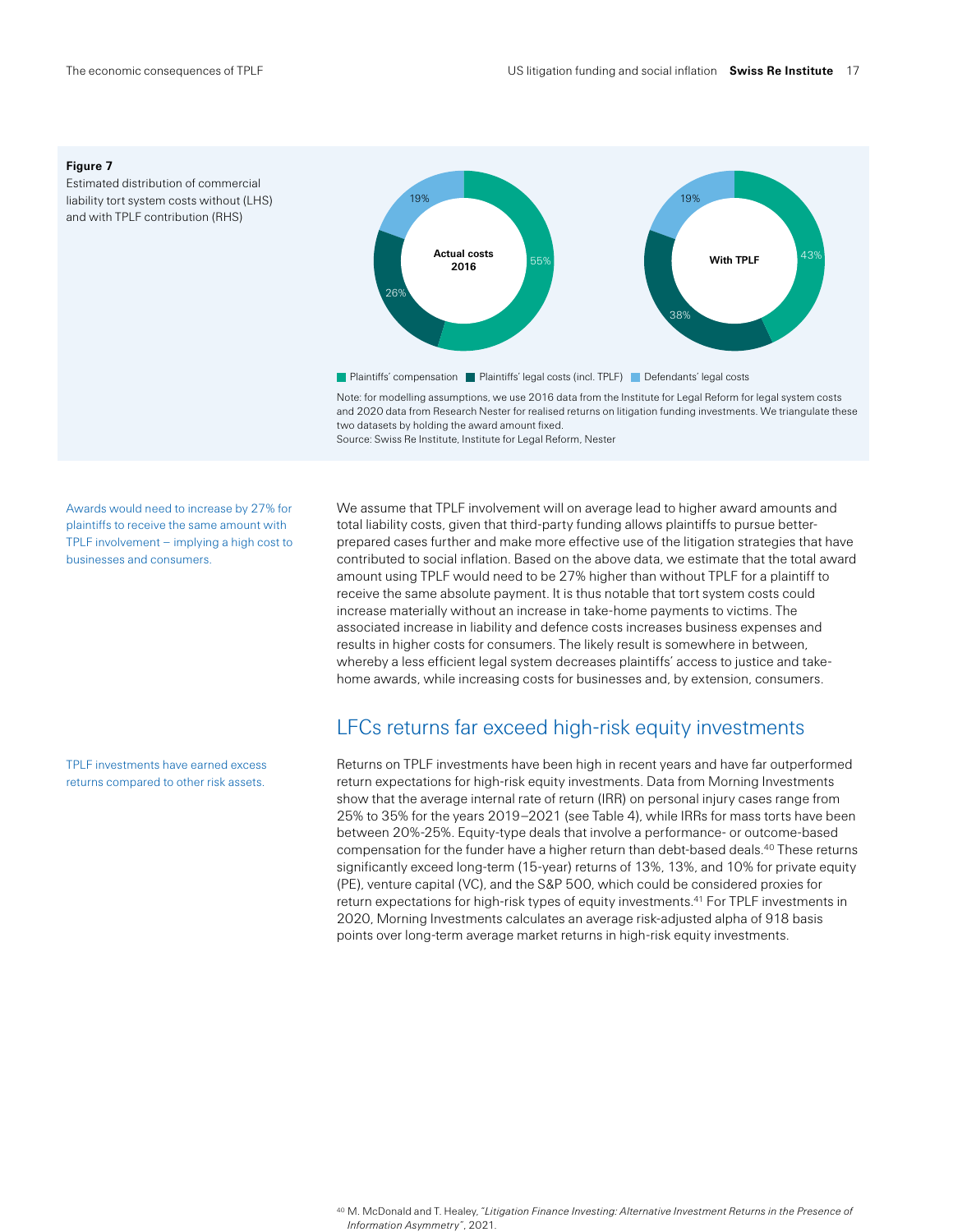#### **Table 4**

Average TPLF returns by segment and by

| v vear | <b>Average IRRs</b>   | 2019  | 2020  | 2021E |
|--------|-----------------------|-------|-------|-------|
|        | Personal injury       | 32.7% | 24.6% | 35.3% |
|        | Commercial litigation | 29.5% | 26.5% | 29.9% |
|        | Mass tort             | 21 2% | 25.5% | 26.0% |

Note: IRRs are for all transactions including both debt and equity-type deals. Source: Morning Investments

TPLF funders report high success rates, indicating that their risk may be lower than venture capital.

TPLF excess returns compared to private equity or venture capital benchmarks are not justified with higher risk. In fact, LFC portfolios appear less risky than venture capital due to selective underwriting of cases. In venture capital, about 80% of investments do not pay off but occasionally there are big successes.<sup>42</sup> In litigation finance, on the other hand, only 10-15% of cases do not succeed.<sup>43</sup> Although risks may be low, especially across a portfolio of cases, TPLF returns are typically high since funders are able to apply their financial expertise, data analytics and legal experience with complex cases in negotiations with consumer and commercial borrowers.

### TPLF is associated with longer cases

The presence of TPLF in a legal case coincides with longer duration of case timelines. According to the United States District Courts, a civil case took 28.6 months on average from filing to trial as of March 2020 (the last quarter before COVID-19 disrupted court proceedings), up from 26.6 months in March 2015.44 In contrast, Morning Investments data show the average duration of TPLF personal injury cases was 37 months in 2019 and 43 months in 2020.45 The same data also show a high-level correlation between the average award size and duration of funded cases across the entire TPLF portfolio that Morning Investments analyses.

The faster a case settles, the less expensive the litigation process typically is for both parties. Paying attorneys is not the only expense of litigation: expert witnesses, court costs, travel and lost time from work all add up considerably. The pre-trial discovery process can involve numerous depositions, document discovery, etc. Investing more time and money in discovery and advancing cases further through court proceedings can increase the likelihood of larger awards. For example, based on ATRI's quantitative analysis of trucking verdicts, the average trucking verdict size would increase by USD 211000 if the time from crash to verdict rose by two months to 28.6 months from 26.6 months.46 This equates to about 7% of the average award of USD 3.16 million.

TPLF increases total legal costs and lengthens the settlement timeline.

There is a correlation between award size and trial length in trucking accident cases.

<sup>42</sup> B. Zider, "*How Venture Capital Works*", *Harvard Business Review*, November-December 1998.

<sup>43</sup> Morning Investments, op. cit. See failure rates for mass torts and commercial claims.

<sup>44</sup> "*United States District Courts — National Judicial Caseload Profile*", *Federal Court Management Statistics*, 30 March 2020.

<sup>45</sup> Morning Investments, op. cit.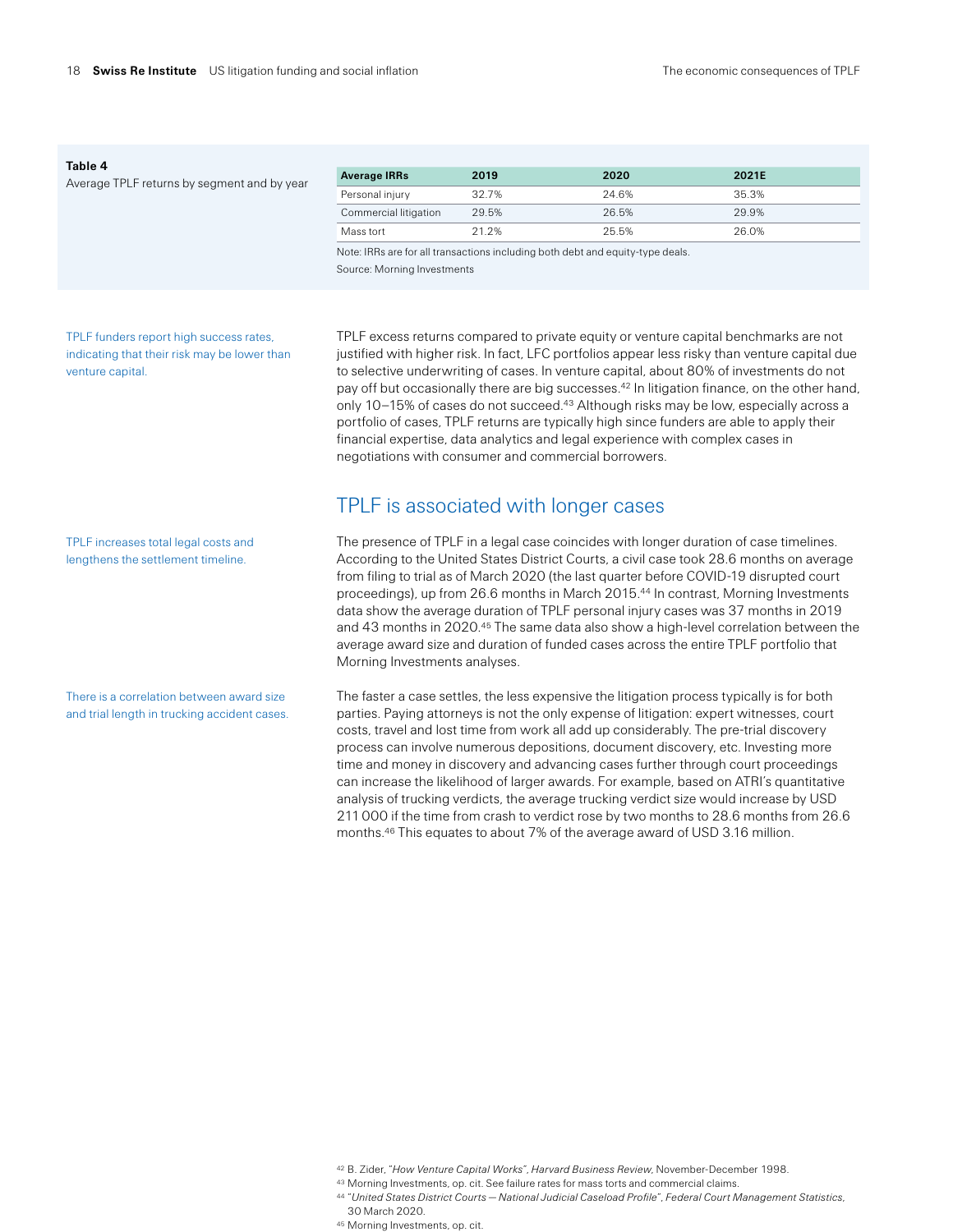## Ethical challenges of litigation funding

Adding LFCs to the attorney-client relationship creates agency problems. These include conflicts of interest, the need to protect attorney-client privilege, LFCs' financial incentives to influence case management, and questions around shifting of funding costs. Most of these ethical considerations are currently left to self-regulation by attorney and LFC industry associations, but US states are moving to mandate greater disclosure of TPLF arrangements. There are also significant concerns about predatory lending conditions in the opaque and lightly regulated consumer segment.

TPLF can create conflicts of interest between funders, lawyers and clients.

In the absence of federal regulation, states have been moving to mandate disclosure.

In general regulators do not address behavioural issues in TPLF.

The TPLF trade association publishes behavioural guidance for members.

### Three's a crowd: agency problems and ethical challenges

The involvement of a litigation funder in legal cases can create conflicts of interest between lawyers, funders and clients.47 Lawyers have a duty to provide clients with independent professional judgment and must not allow a third party to interfere with the exercise of that duty. Funders have a fiduciary duty to their investors, whose interests can conflict with the funded party. Yet TPLF can create a financial interest for a lawyer, or a lawyer may find loyalty divided between the client and the funder. The terms of the funding agreement may give a funder the incentive to settle earlier or later than the client wishes, creating a conflict for the lawyer. There can also be conflicts of interest created by companies funding legal actions against their competitors, or by relationships between witnesses and funders. These agency problems – in which the interests of an agent differ from those of its client – in the client-attorney-funder relationship have the potential to affect the public interest in the judicial system.

Several US district and state courts have been moving to mandate the disclosure of TPLF arrangements. The Northern District of California was the first to institute a standing order requiring automatic disclosure of TPLF in class action suits, and 25 of 94 US District Courts require the disclosure of TPLF arrangements in civil actions.<sup>48</sup> States such as New York do not yet have a statutory obligation to disclose the existence of a litigation funding arrangement to the opposing party or the court. However, if the court learns about the agreement and determines that it is relevant and not protected, then an opposing party could compel disclosure. At the federal level, there has been no regulation to date.

Several US states regulate the content of TPLF contracts to ensure that the client receives specific disclosures from the funder. However, code of conduct issues or conflicts of interest between funder and client are self-regulated by industry trade groups and licensing authorities, not addressed by regulators. We believe litigation funding contracts should be subject to comparable protections as other consumer financial products, that benefit from enhanced consumer protection. For example, consumer litigation funding contracts should clearly disclose an annual percentage rate of interest, similar to credit cards and payday loans. (See *Call for action*).49

In 2005 the American Legal Finance Association (ALFA) – a TPLF trade association – introduced behavioural guidance for its members in its Code of Conduct. 50 This has been described as an attempt to forestall the introduction of statutory consumer protections and ethics regulations for TPLF.<sup>51</sup> ALFA identifies ethical risks and requires its members to abide by standards including:

<sup>47</sup> J. Herschkopf, "*Third-Party Litigation Finance*", *Federal Judicial Center*, 2017.

<sup>48</sup> M. Steinitz, "Follow the Money? A Proposed Approach for Disclosure of Litigation Finance Agreements", *UC Davis Law Review* 2019. Note- as of December 2019, 24 District Courts required disclosure. New Jersey added a disclosure requirement in June 2021.

<sup>49</sup> M. Steinitz, "Whose Claim is This Anyway? Third-Party Litigation Funding", *Minnesota Law Review* 95, 2011, p 1268.

<sup>50</sup> *The ALFA Code of Conduct*, American Legal Finance Association.

<sup>51</sup> C. Langford, "*Betting on the Client: Alternative Legal Funding is an Ethically Risky Proposition for Attorneys*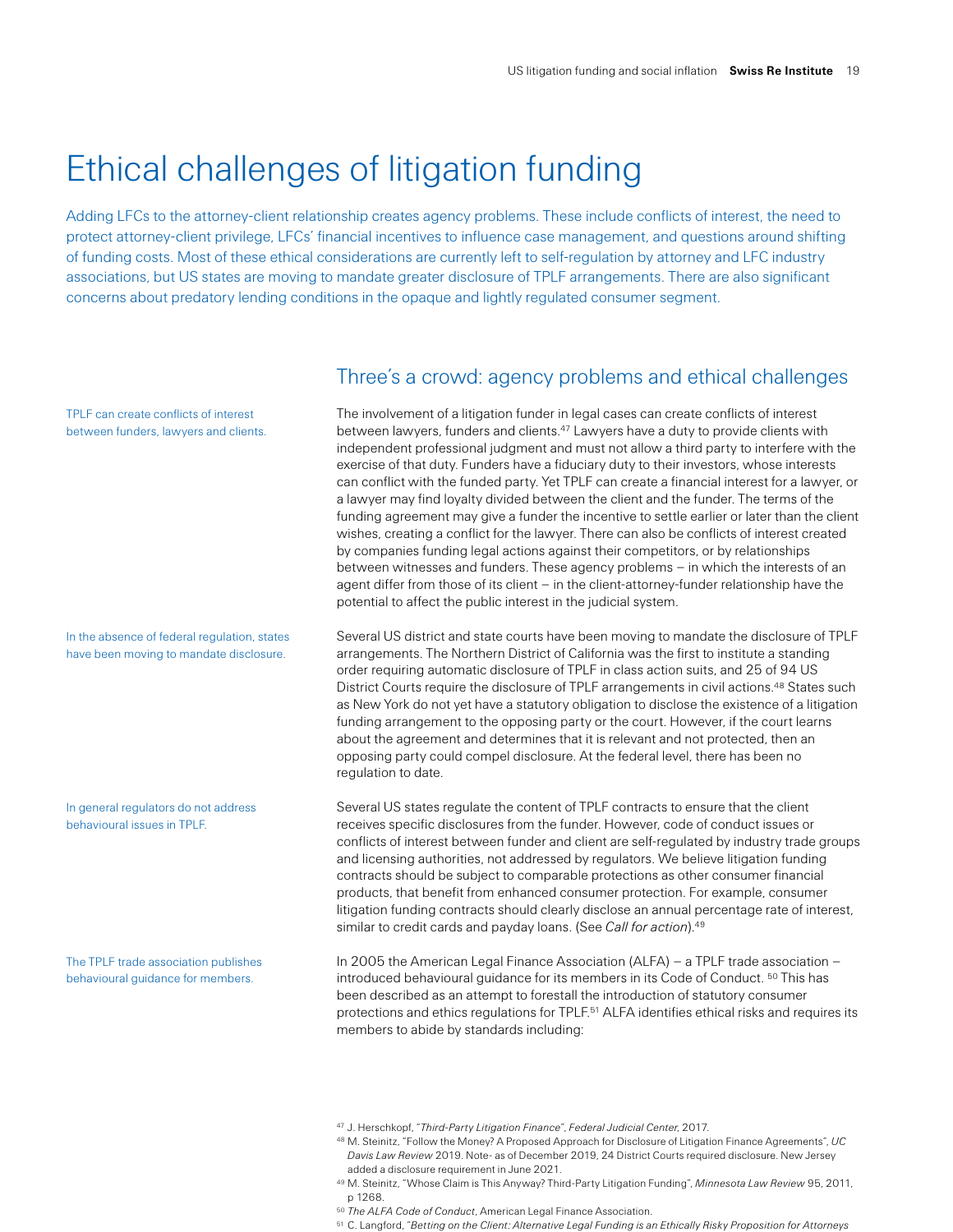- 1. not taking any steps to interfere with or influence a litigation;
- 2. not providing unreasonable amounts of funding beyond the client's immediate needs or over-fund a case in relation to its perceived value;
- 3. not participating in the funding of a litigation where another ALFA member already participates.

However, ALFA has no means of enforcing the guidance, and many funders are not part of ALFA. It does not have the ability to construct a unified approach to regulation or impose sanctions for failing to meet ethical duties.<sup>52</sup>

Another largely unregulated area of ethical concern is the lending terms between the LFC and the borrower in the consumer funding segment. Because there is no absolute obligation to repay the LFC, the industry typically manages to avoid regulation under state interest rate ceilings for consumer loans. Consequently, LFCs can charge interest rates that exceed usury rates on a risk-adjusted basis. Even where a plaintiff's case would almost certainly yield a definite and substantial settlement, an LFC can charge unlimited interest rates. Furthermore, the use of compounded monthly rates, minimum interest periods, the addition of nonrecourse fees and other opaque terms makes it difficult for consumers to evaluate the true cost of TPLF advances. Notwithstanding the legal delineation between types of funding agreements, the need for customer protection is based on the elevated vulnerability of consumers at the time of borrowing and the effective interest rates charged (see *Case Study: punitive interest rates and the need for consumer protection*). We see a need for regulation of consumer TPLF lending terms (see *Call for action*).

#### **Case study: punitive interest rates and the need for consumer protection**

Christopher Boling suffered serious injuries in 2008 when vapours escaped from a gas can and ignited. Boling filed suit against the manufacturer of the gas can. Over the course of the litigation, Boling entered into four funding agreements with an LFC. These totalled USD 30,000, which accrued interest at a rate of 4.99% per month (an effective annual rate of 79.4%). When the case was resolved on confidential terms in May 2014, the funder informed Boling that he owed more than USD 340400.

In June 2014, Boling filed suit against the funder, seeking a judgment that the funding agreements were void and unenforceable. The funding agreements were made public and revealed troubling terms and conditions. Among these were: (1) the funder had the right to examine the case files and inspect correspondence, books and records relating to the suit; (2) the funder was authorised to request several documents, including the plaintiff's medical records, relating to the claim and recovery in the suit; and (3) limitations to the ability of the plaintiff to hire counsel.<sup>53</sup>

The district court ruled in favour of Boling and this judgement was affirmed by the US Court of Appeals for the Sixth Circuit. The loan agreements violated Kentucky laws against usury. The terms also raised questions of whether the plaintiff could act independently in litigation. The court had concerns that such agreements "may interfere with or discourage settlement because an injured party may be disinclined to accept a reasonable settlement offer where a large portion of the proceeds would go to the firm providing the loan".<sup>54</sup>

LFCs sometimes offer terms that are unfavourable to borrowers.

High interest rates in the funding arrangement for a Kentucky case raised questions of whether the contract was usurious.

The case sought to verify that the funding agreements were void.

The court found the litigation funder to have violated state usury laws.

<sup>52</sup> V. Shannon, "*Harmonizing third-party litigation funding regulation*", Cardozo Law Review 36, 2014, p 861. 53 Christopher Boling v. Prospect Funding Holdings, LLC, United States Court of Appeals for the Sixth Circuit, 25 April 2019.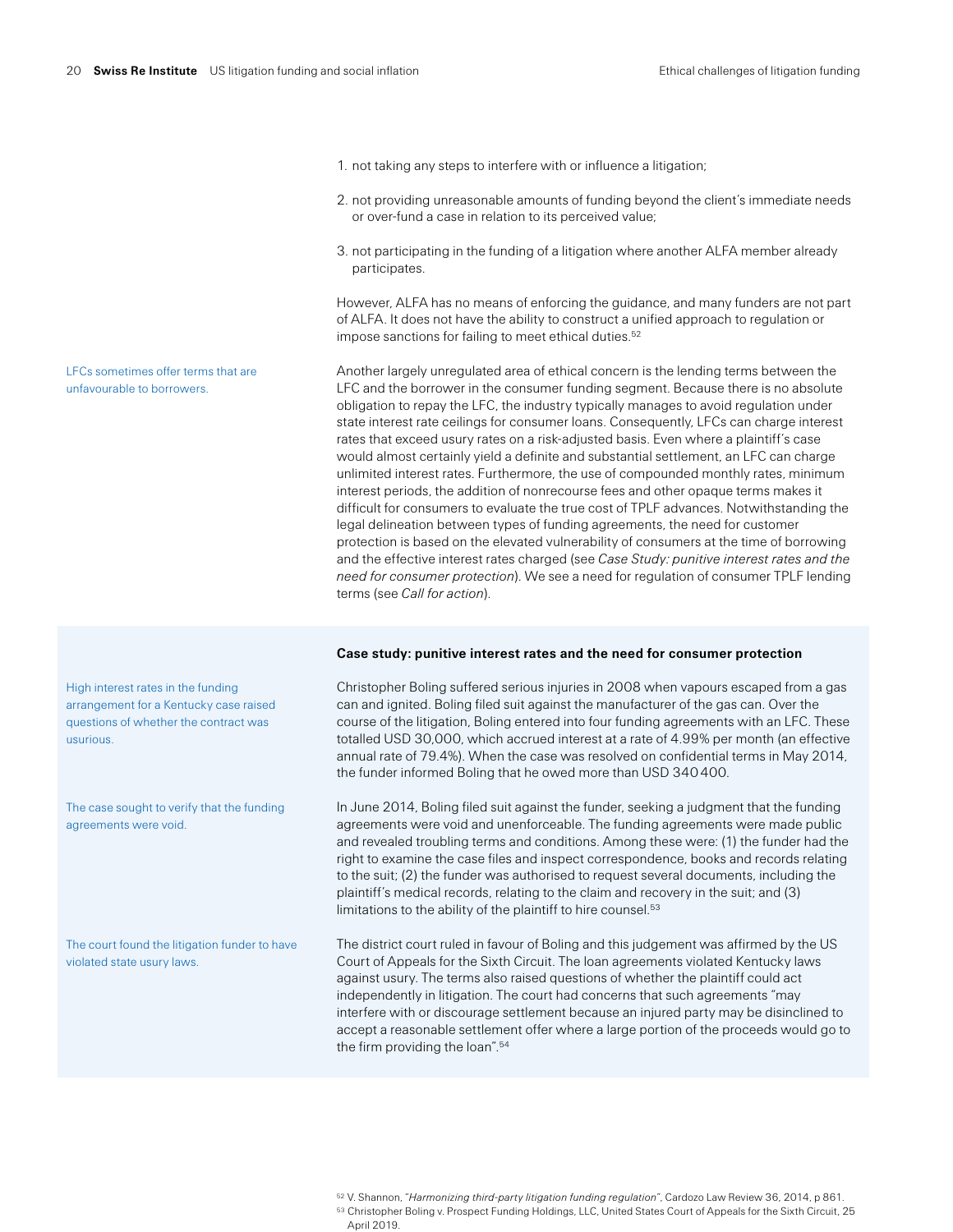The ABA provides rules for professional conduct to mitigate issues arising from TPLF.

Greater enforcement of legal ethics rules regarding TPLF would be beneficial.

Opaque passing of funding expenses to their clients is a further ethical issue.

In the US, lawmakers are considering tightening disclosure rules to strengthen oversight of case funding.

Greater public disclosure would support defendants more transparently.

Lawyers representing clients using funding from third-party LFCs also face professional conduct concerns. TPLF and its contract terms can create ethical hazards that are governed by attorney ethics rules. The American Bar Association (ABA) delineates ethical standards and guidance for attorneys.55 It specifically cautions on ethical hazards and directs lawyers to seek clarification on specific state-imposed rules governing attorney conduct.<sup>56</sup> For example, the lawyer:

- must avoid and disclose conflicts of interest;
- should not acquire a pecuniary interest in the litigation beyond the fee agreement with the client;
- should review the TPLF contract and explain its ramifications to the client and advise the client that they can seek other legal counsel to advise them on the TPLF contract;
- must not allow the TPLF to interfere in settlement discussions or analysis and should be aware of the influence which the existence of the TPLF contract may have on a client's willingness to settle.
- The ABA also cautions on issues such as fee sharing, confidentiality, and the protection of attorney/client privilege.

Though ABA ethics rules carry weight and significantly influence attorney behaviour, we believe rules will only have meaningful behavioural effects when they affect licensing and the ability to practice law. Existing state attorney ethics laws cover most aspects of attorney ethics arising in a litigation funding situation, but it would be more effective to consolidate ethical standards for litigation funding matters into one set of standard principles.

Most jurisdictions have taken steps to address the ethical issue of attorneys borrowing funds via TPLF and passing the funding expenses—origination costs and loan interest through to their clients. Most countries now explicitly require full disclosure of such arrangements to the client. In addition to obtaining the client's informed consent, the terms of the financing arrangement must be fair, reasonable, customary, and at a lawful interest rate.<sup>57</sup>

US lawmakers and courts are considering how to tighten disclosure rules on funding to strengthen the regulation of these cases. For example, there have been calls to amend the Federal Rules of Civil Procedure to require disclosure third-party funding as part of the initial disclosure in a case.<sup>58</sup> Legitimate funders and plaintiffs would benefit from an appropriate regulatory framework. Courts, funders, lawyers, claimants and defendants would gain from greater legal certainty.59

Stronger disclosure requirements would improve the compliance of both funders and lawyers with their respective ethical codes. ALFA maintains a database called the Investment Management System that tracks consumer legal funding advances made by ALFA members. This could potentially promote more fair and ethical practices by disclosing the existence of a TPLF agreement. <sup>60</sup> To be effective, the disclosure should be made publicly available to inform defendants of the situation of the plaintiff with whom they are negotiating.

<sup>56</sup> See ABA Model Rules 1.8 and 5.4, *Model Rules of Professional Conduct*.

<sup>55</sup> "*American Bar Association Best Practices for Third-Party Litigation Funding*", American Bar Association, August 2020.

<sup>57</sup> J. Kreder and B. Bauer "*Litigation Finance Ethics: Paying Interest*"*, Journal of the Professional Lawyer* 2013, p. 1.

<sup>58</sup> J. Herschkopf, "*Third-Party Litigation Finance*", *Federal Judicial Center*, 2017.

<sup>59</sup> "*Responsible private funding of litigation*", *European Parliament Research Service*, 2021.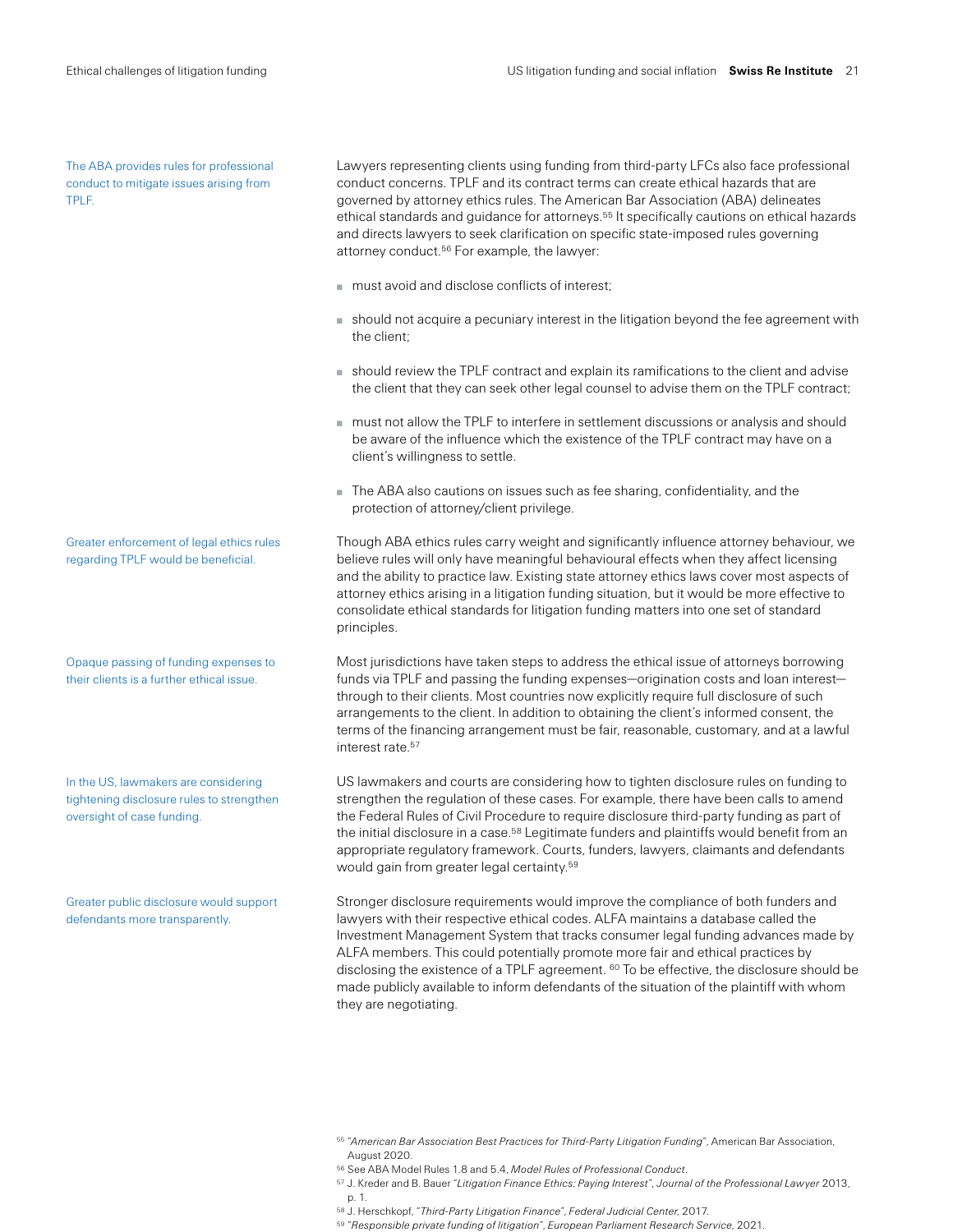## Call for action

Fair, efficient and stable legal systems and access to justice are necessary conditions for a well-functioning society. TPLF may bring societal benefits in the quest to improve access to justice under certain conditions, but today it is an expensive tool with potentially harmful economic and ethical consequences. Aside from LFCs' profit motive and potential for conflicts of interest, there are also significant concerns about predatory lending practices, particularly in the lightly regulated consumer segment. We recommend a series of enhancements to the TPLF regulatory structure to support consumer protection and an efficient legal system. We also propose greater provision of alternative funding avenues to TPLF.

The TPLF industry is poorly regulated and creates the risk of harm.

All parties involved in a case should know about the involvement of TPLF.

US lawmakers reintroduced the Litigation Funding Transparency Act, requiring plaintiffs to disclose TPLF.

We advocate for an efficient, stable legal system and fair access to justice. Third-party litigation funding has a role to play in holding defendants to account, but its strong profit motive and potential for creating conflicts of interest creates risk of economic and ethical harm. Litigation funding advocates argue that TPLF increases access to justice by backing 'David vs. Goliath' legal action by individuals, but data show that large corporations and law firms are the biggest users. The industry is poorly regulated, and the consumer segment, in particular, would benefit from greater transparency. We recommend the following enhancements to the regulation of TPLF:

### Disclosure of funding arrangements to all involved parties

The mere fact that litigation funding may be abused suggests that such agreements should be scrutinised.<sup>61</sup> To that end, we support uniform disclosure of litigation funding. In our view, parties have a right to know who has a legal and financial claim against them. Disclosing funding arrangements to courts, opposing parties, arbitration tribunals and counsel would facilitate the assessment of potential conflicts of interest; discussion of cost shifting and allow all parties to realistically assess the prospects for settlement of the case.<sup>62</sup> Disclosure also enables litigants to transparently assess parties' fiduciary duties and calculate attorneys' fees.<sup>63</sup>

The best way to achieve uniform rules is through the legislature. In the absence of legislation, TPLF disclosure requirements in the US today differ by jurisdiction, with courts diverging in their conclusions.<sup>64</sup> Over 25% of US District Courts have local rules that require the disclosure of third-party funding arrangements in civil actions.<sup>65</sup> These rules have the stated purpose of assisting judges in assessing possible recusal or disqualification. In a step toward consistent rules, in March 2021 US lawmakers reintroduced the Litigation Funding Transparency Act, which would require plaintiffs to disclose third-party funding.<sup>66</sup> Although it applies only to class actions and MDL, it is a step in the right direction.

- <sup>62</sup> L. Rickard, "*TPLF Transparency: A Proposed Amendment to the Federal Rules of Civil Procedure*", *U.S. Chamber Institute for Legal Reform*, 6 July 2014
- <sup>63</sup> J. Herschkopf, "*Third-Party Litigation Finance*", *Federal Judicial Center*, 2017.
- <sup>64</sup> J. Stroble and L. Welikson "*Third-Party Litigation Funding: A Review of Recent Industry Developments*", *Defense Counsel Journal,* 2020.
- <sup>65</sup> M. Steinitz, op. cit., and P. Tighe, "*Survey of Federal and State Disclosure Rules Regarding Litigation Funding*", in *Advisory Committee on Civil Rules*, Agenda Book, 2018, p 209, 215–217.p 223–229 (Appendix B).
- <sup>66</sup> "*The Litigation Funding Transparency Act Lifts the Curtain on a Secretive Industry*", *Institute for Legal*

<sup>61</sup> Similar to the recommendation in M. Radin, "Maintenance by Champerty", *California Law Review*, 1935.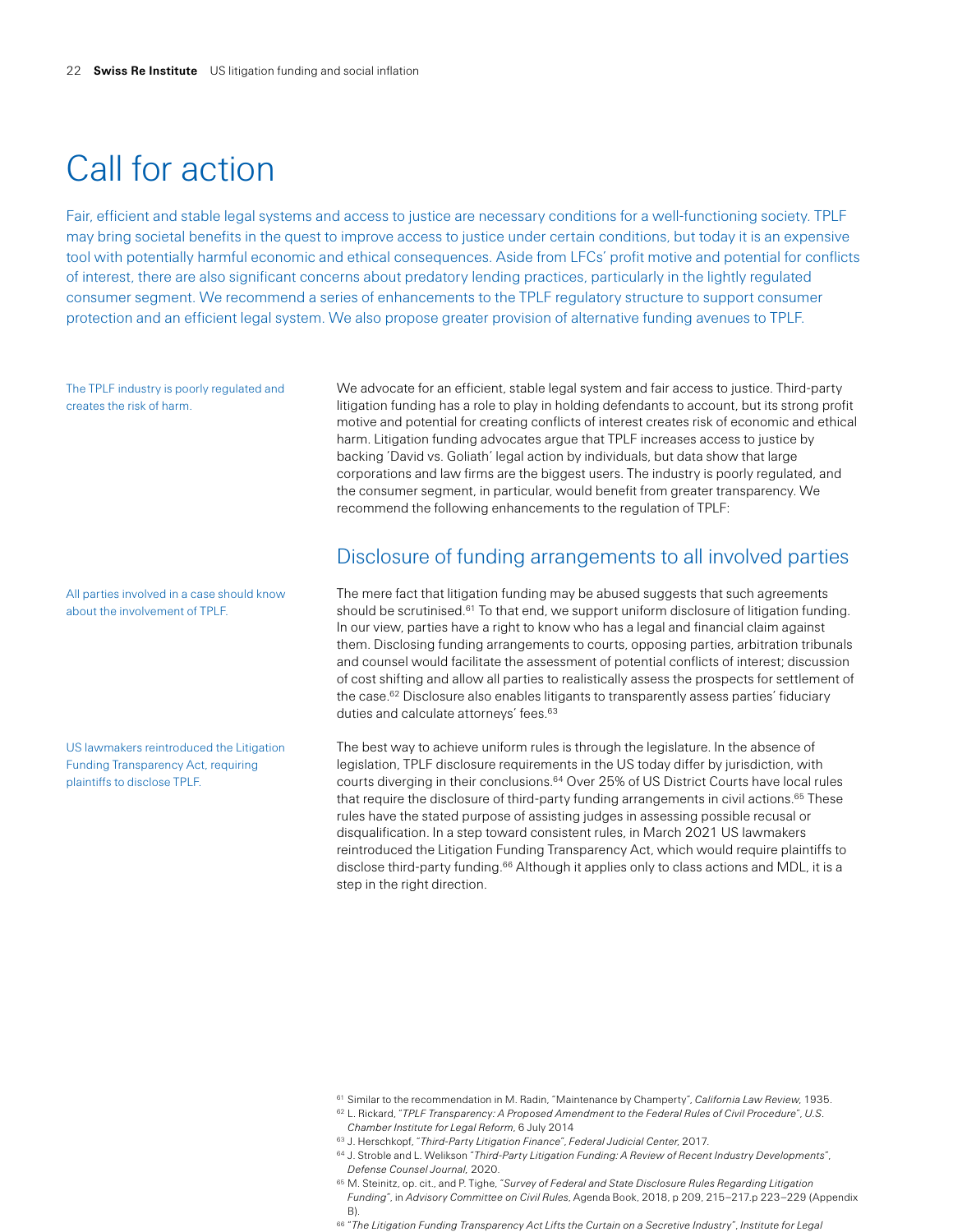In the absence of Congressional legislation, TPLF is regulated by district and state courts.

Some states continue to restrict its use, partially out of a concern for consumer protection.

#### **Table 5**

Summary of TPLF rules by US state

In some states, maintenance and champerty remain a valid defence.

### **TPLF rules and regulations by state**

The US system includes overlapping federal and state jurisdictions. Differences between jurisdictions have implications for TPLF transactions. The governing law of the agreement, location of the parties, venue of litigation, and jurisdiction where a judgment may need to be enforced each impact the outcome of TPLF agreements. $67$ TPLF regulations can be effected through legislation, court rules, or via case law. There has been a push for TPLF reform, most recently with the re-introduction of the Litigation Funding Transparency Act, which has been proposed with the intent of limiting prolonged litigation.68 However, a large amount of TPLF rulemaking occurs at the state level.

Court rationales for restricting third-party funding vary by state, but typically are due to continued recognition of the torts of maintenance and champerty, or consumer protection regulations such as usury and disclosure requirements.69 Many states use the Restatement of Torts  $(2<sup>nd</sup>$  edition) as a guide to tort law, but the specific rules vary by state and evolve with case law. The most attractive states for investing in litigation funding are Florida, Texas, New York, and California.70 States such as Alabama, Colorado, Kentucky, North Carolina and Pennsylvania, on the other hand, are among those that still restrict the use of TPLF.71 Table 4 below provides a blended overview of federal district court and state court and legislature TPLF rules in a selection of large US states as of October 2021. For example, most disclosure requirements have been set by federal district court judges, while determinations about the application of usury rules are typically made by state courts. Due to the nature of tort law, it is a necessarily subjective summary.

|                | Permitted? | <b>Disclosure required?</b> | Usury rules apply? |
|----------------|------------|-----------------------------|--------------------|
| California     | Yes        | Yes (class actions)         | No                 |
| Texas          | Yes        | Partially                   | No                 |
| Florida        | Yes        | Partially                   | No                 |
| New York       | Partially  | No                          | Under court review |
| Pennsylvania   | No         | N/A                         | N/A                |
| Illinois       | Yes        | No                          | No                 |
| Ohio           | Yes        | Yes                         | <b>No</b>          |
| Georgia        | Yes        | Yes                         | No                 |
| North Carolina | No         | N/A                         | N/A                |
| Michigan       | Yes        | Yes                         | No                 |
| Arizona        | Yes        | Yes                         | No                 |
| Tennessee      | Yes        | No                          | Yes                |
| Indiana        | Yes        | No                          | Yes                |
| Colorado       | Yes        | No                          | Yes                |
| Arkansas       | Yes        | Yes                         | Yes                |
| West Virginia  | Yes        | Yes                         | Yes                |

Source: Swiss Re Institute

The Superior Court of Pennsylvania has ruled TPLF invalid in some instances since champerty remains a valid defence. In the 2016 ruling that restricted TPLF, the court explained that "The requisite elements of champerty have all clearly been met in this case. The Litigation Fund Investors are completely unrelated parties who had no legitimate interest in the [litigation]. The Litigation Fund Investors loaned their own money simply to aid in the cost of the litigation, and in return, were promised to be paid

- <sup>68</sup> K. Lewis, "*Following the Money: Should Federal Law Require Litigants to Disclose Litigation Funding Agreements?*" *Congressional Research Service*, 31 May 2018.
- 69 Maintenance is when a party gets involved with a case that it has no legal connection to (typically by funding a plaintiff or defendant in the case), and champerty is maintenance for profit.
- <sup>70</sup> Morning Investments, op. cit.

 $67$  Z. Krug, R. Davis, A. Lempiner, and D. Kesack, "United States – other key jurisdictions", in S. Friel and J. Barnes (eds.) "Litigation Funding 2021", *Woodsford*, 2021, p. 101.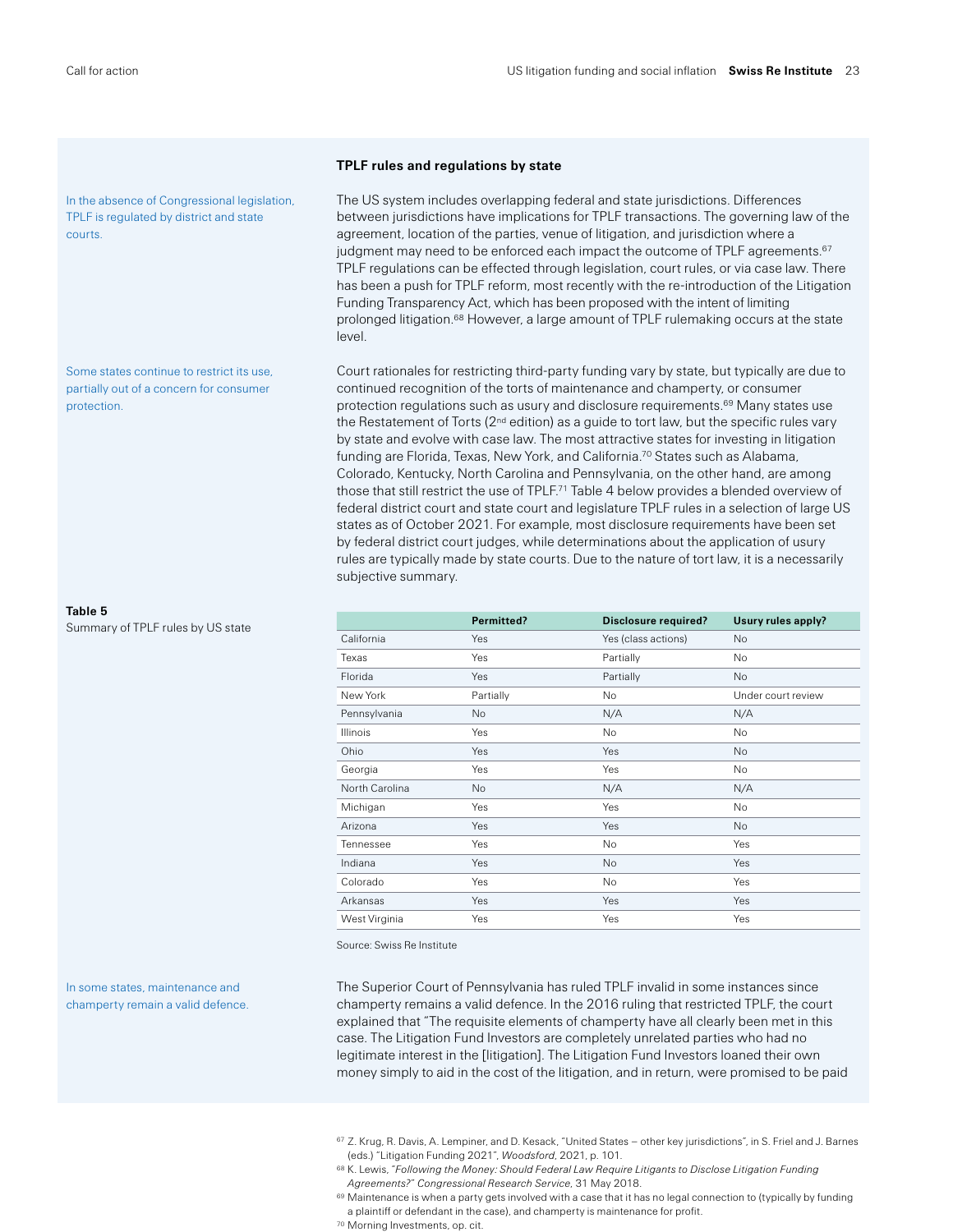Usury restrictions to protect consumers are another barrier to the spread of TPLF.

"principal, interest, *and incentive*" out of the proceeds of the litigation."72 Similar prohibitions against maintenance and champerty remain in effect in North Carolina. New York is more permissive of TPLF, but transactions below USD 500000 violate champerty restrictions.

Many of the states that allow TPLF have started to partially regulate the industry, with a focus on consumer litigation finance.73 Some states have invoked usury laws to impose caps on the interest rates consumer LFCs can charge borrowers. The Colorado Supreme Court, for instance, placed restrictions on TPLF by concluding that the agreements are loans and therefore subject to the Colorado Uniform Consumer Credit Code. Similar restrictions apply in Maryland, Tennessee, Arkansas, and Indiana, and states such as Maine and Nebraska have placed limits on the interest accumulation period.

### Greater transparency and consumer protection in funding terms

The high costs of TPLF affect plaintiffs. Financial terms of funding agreements have a direct impact on their net awards from a case. There is an asymmetry between sophisticated lenders with experience in assessing, underwriting and structuring funding agreements, and borrowers who are typically inexperienced in matters of TPLF and often in a situation of duress. Financiers could be required to disclose case-value estimates to plaintiffs who have obtained non-recourse advances. This policy would help plaintiffs avoid cognitive pitfalls such as the endorsement effect, where the fact that a funder supports a case increases the plaintiff's belief in the monetary value of a claim.<sup>74</sup> Funding terms are often complex, with compounding layers of fees and interest rates, and so difficult for the borrower to assess ex ante. Avraham and Sebok, in their review of 200000 funded and unfunded consumer cases between 1999 and 2016, conclude that the results "at minimum support reforms designed to make pricing transparent by removing complex pricing mechanisms."75 They calculated a 43% median rate of return on litigation funding investments after defaults and haircuts.

Usury restrictions can complement simplified pricing mechanisms. Most US states have laws against lending at excessive rates, and some have applied them to TPLF. For example, Arkansas and West Virginia impose annual interest caps on TPLF of 17% and 18% respectively. Some courts have argued against applying usury restrictions to TPLF on the argument that non-recourse funding agreements are not considered a loan, but rather a form of asset purchase or venture capital. But consumer protection against predatory interest rates should not depend on a legal reading of the definition of a loan. The fact that about 10% of borrowers do not need to repay the funder due to defaults provides little comfort for the majority who pay steep interest charges in addition to the full principal owed.76 TPLF consumer cash advances are widely marketed as loans and intended as a form of borrowing by the plaintiff rather than a joint business venture. Furthermore, unlike an asset purchase or VC investment, there is no shared participation in the outcome of the litigation beyond repayment of the loan principal plus interest and fees. The consumer protection problem is caused by exorbitant effective interest rates, opaque terms and conditions and borrowers in who lack alternative funding sources.

The fact that TPLF increases the transaction costs of the tort system (see *LFC returns far exceed high-risk equity investments*), and predominantly benefits corporate cases, makes it a blunt tool to enable access to justice. There is a strong argument for more targeted and efficient alternatives such as legal aid and legal expense insurance.

- <sup>72</sup> WFIC, LLC v. LaBarre, D, *Justia: Pennsylvania Case Law*. *Pennsylvania Superior Court*, 2016.
- <sup>73</sup> P. Tighe, "*Survey of Federal and State Disclosure Rules Regarding Litigation Funding*", in *Advisory Committee on Civil Rules*, Agenda Book, 2018, p 209, 215–217.
- <sup>74</sup> J. Xiao, "Heuristics, Biases, and Consumer Litigation Funding at the Bargaining Table", *Vanderbilt Law Review*, vol 68, no1 2015, p 261–296.
- <sup>75</sup> R. Avraham & A. Sebok, "An Empirical Investigation of Third Party Consumer Litigant Funding", 104 *Cornell Law Review* 1133 (2019).

Clients should understand the terms and impacts of their funding agreements.

Usury restrictions can help to prevent abuses.

TPLF is a blunt tool for access to justice and more efficient alternatives exist.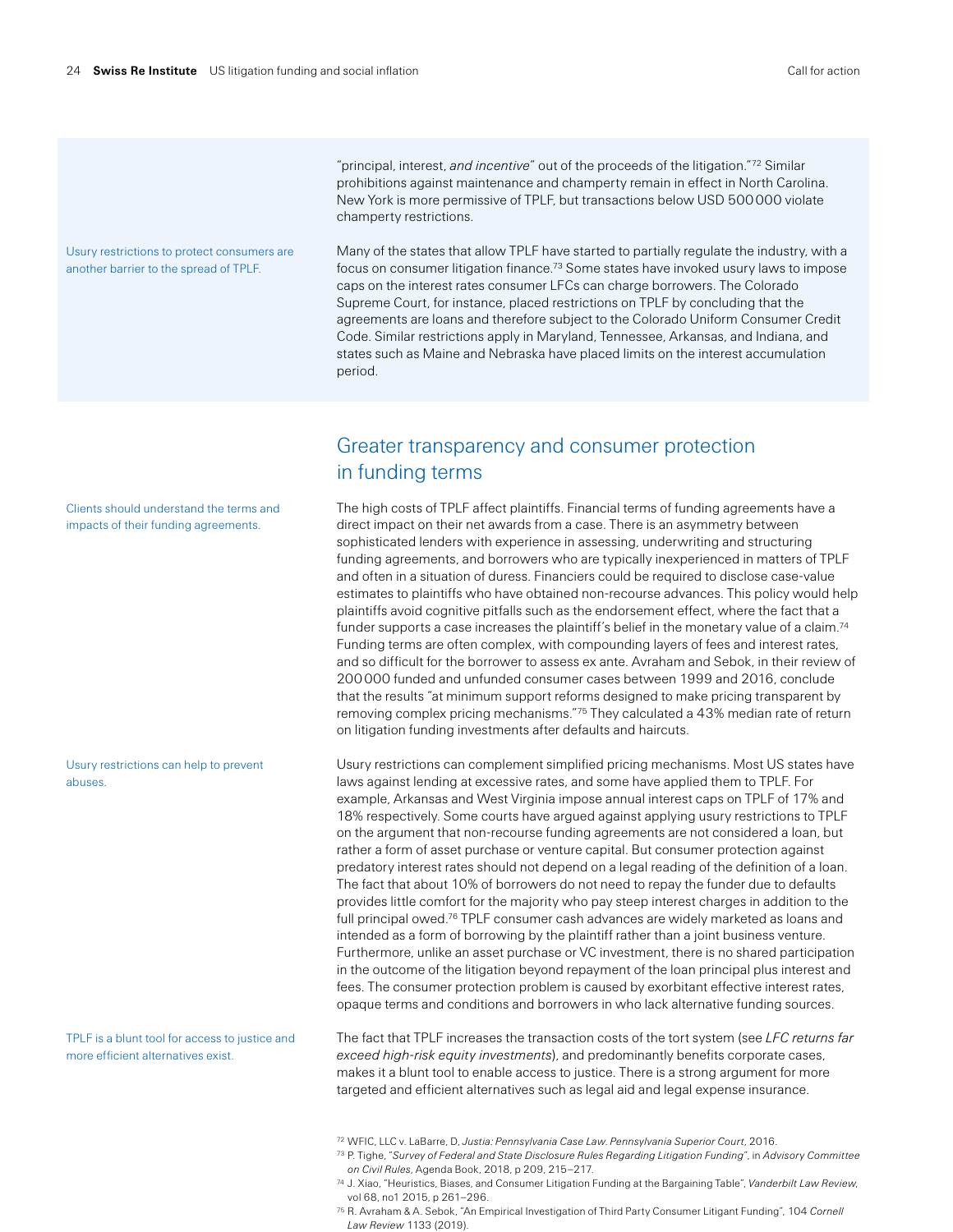TPLF with monthly compounding interest left a borrower with extreme legal costs.

Monthly compounding is in many TPLF agreements and is challenging for customers to evaluate.

### TPLF's side effects contradict its claim to improve access to justice.

Additionally, legal aid for personal injury claims is in place in certain countries and might offer a better way to improve access to justice.

Legal expense insurance is widespread in few European countries.

Legal expense insurance is a welldeveloped tool to enhance access to justice.

### **Case study: compound monthly interest masks predatory lending rates77**

In 2014, former NYPD officer and 9/11 first responder Elmer Santiago was awarded USD 3.9 million for injuries suffered and future income lost. Santiago used his Victim's Compensation Fund award letter as collateral for an advance (or post-settlement funding agreement) until he received his compensation. Santiago received USD 355000 from RD Legal between 2014 and 2015 prior to his payout in 2016. RD Legal Funding then informed him that he had to pay more than USD 500000 in interest. Santiago's attorney claims that RD Legal led him to believe that the interest rate would be charged at 19% per annum when in fact it was 19% compounded monthly. The New York attorney general and Consumer Financial Protection Bureau then filed a federal lawsuit against RD Legal for misleading 9/11 first responders and others about the terms of advance payments. The case is ongoing as of the date of this publication.

Empirical evidence shows monthly compounded interest rates to be prevalent in TPLF agreements. Avraham and Sebok found monthly-compounded interest rates used in 88% of completed cases.<sup>78</sup> Their study also found that the real price of TPLF for the median case was close to 43% per annum, after accounting for defaults and haircuts. However, the use of compounded monthly rates, minimum interest periods, the addition of nonrecourse fees and other opaque terms make it difficult for consumers to evaluate the true cost of TPLF advances. Moreover, more than half of the transactions between the funder and the consumer were subject to a haircut where the consumer paid a lower rate than contractually obliged. This highlights another area of ethical concerns with consumers facing contract uncertainty.

### Legal aid for consumer protection claims

If the goal is to enhance access to justice to underserved demographics such as lowincome individuals, TPLF is an expensive and blunt tool. When a victim's only recourse for pursuing a meritorious claim through the courts is a high interest loan from wealthy investors, it probably does not enhance access to justice significantly and creates a consumer protection problem. To advance justice without burdening plaintiffs, businesses, and consumers with high litigation costs, expanding the funding and scope of legal aid funds such as the US Legal Services Corporation (LSC) can be considered.

Globally, there is precedent for a wider use of legal aid. In Germany and Ireland, for instance, personal injury cases are already eligible for legal aid.79 In Germany's costshifting regime, plaintiffs keep their full award, and in Ireland they repay the legal aid if they win the case. In jurisdictions such as the US and England, offering non-recourse legal aid loans at minimal interest rates to cases that are deemed to be meritorious and have a reasonable chance of success is a step toward ensuring that everyone is entitled to legal assistance.

### Legal expense insurance

Legal expense insurance (LEI) is a policy that protects insured parties – typically a defendant – from costs associated with litigation. The protection covers some or all costs associated with litigation brought against the insured, as well as action that the insured pursues against a third party. Both commercial and personal lines of LEI exist.80 LEI policies have existed for decades, originating in Europe in the early 20th century. Countries with widespread LEI market penetration include Germany, Japan and Sweden.

LEI can be beneficial to those consumers who lack the disposable income to engage in litigation but earn too much to qualify for legal aid. By offering such consumers

<sup>77</sup> B. Lowrey, "*How Litigation Funding Can Save, And Doom, Poor Plaintiffs.*" Law360, 13 May 2019.

<sup>78</sup> R. Avraham, A. Sebok, op. cit.

<sup>79</sup> M. Barendrecht, L. Kistemacher, H. Scholten et. al. "*Legal Aid in Europe: Nine Different Ways to Guarantee Access to Justice?*", The Hague Institute for Innovation of Law, 2014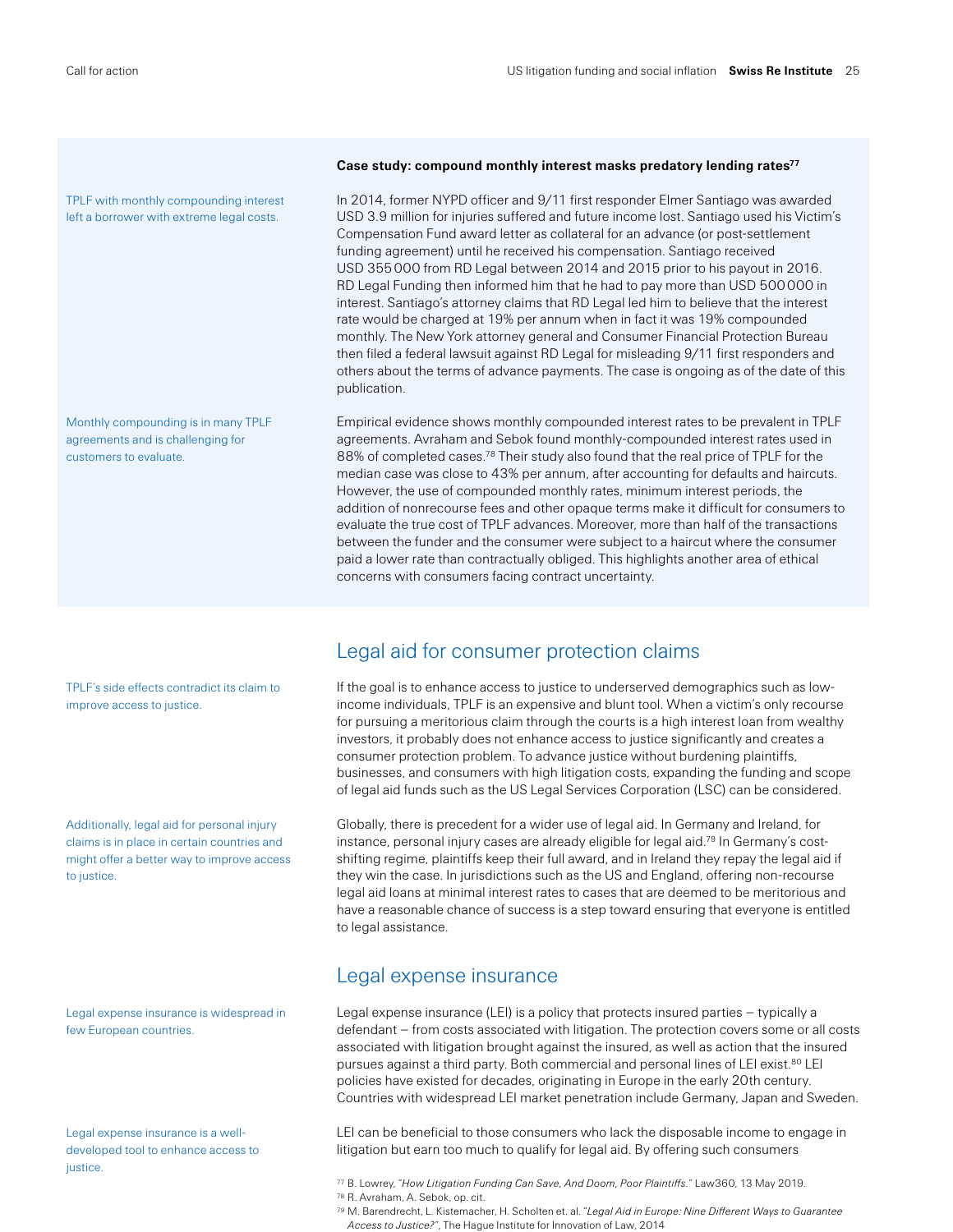protection from legal expenses, LEI policies can increase access to justice.<sup>81</sup> Markets where LEI is widespread are found to have higher levels of access to justice than other markets with similar-quality legal systems.82 Awareness of LEI is rising around the world and several markets, especially in Europe, are witnessing rapid growth in their respective industries.83 The policy's long presence and growing popularity is testament to its effectiveness in reducing legal risks.

<sup>81</sup> M. Faure and J. De Mot, J., "*Comparing third-party financing of litigation and legal expenses insurance*", *Journal of Law, Economics and Policy*, 8(3) 2012, p.743.

<sup>82</sup> A. McNee, op. cit.

<sup>83</sup> K. Ferrante, "*The Billion-Dollar Opportunity in Legal Expense Insurance*", *Insurance Business Canada*, 1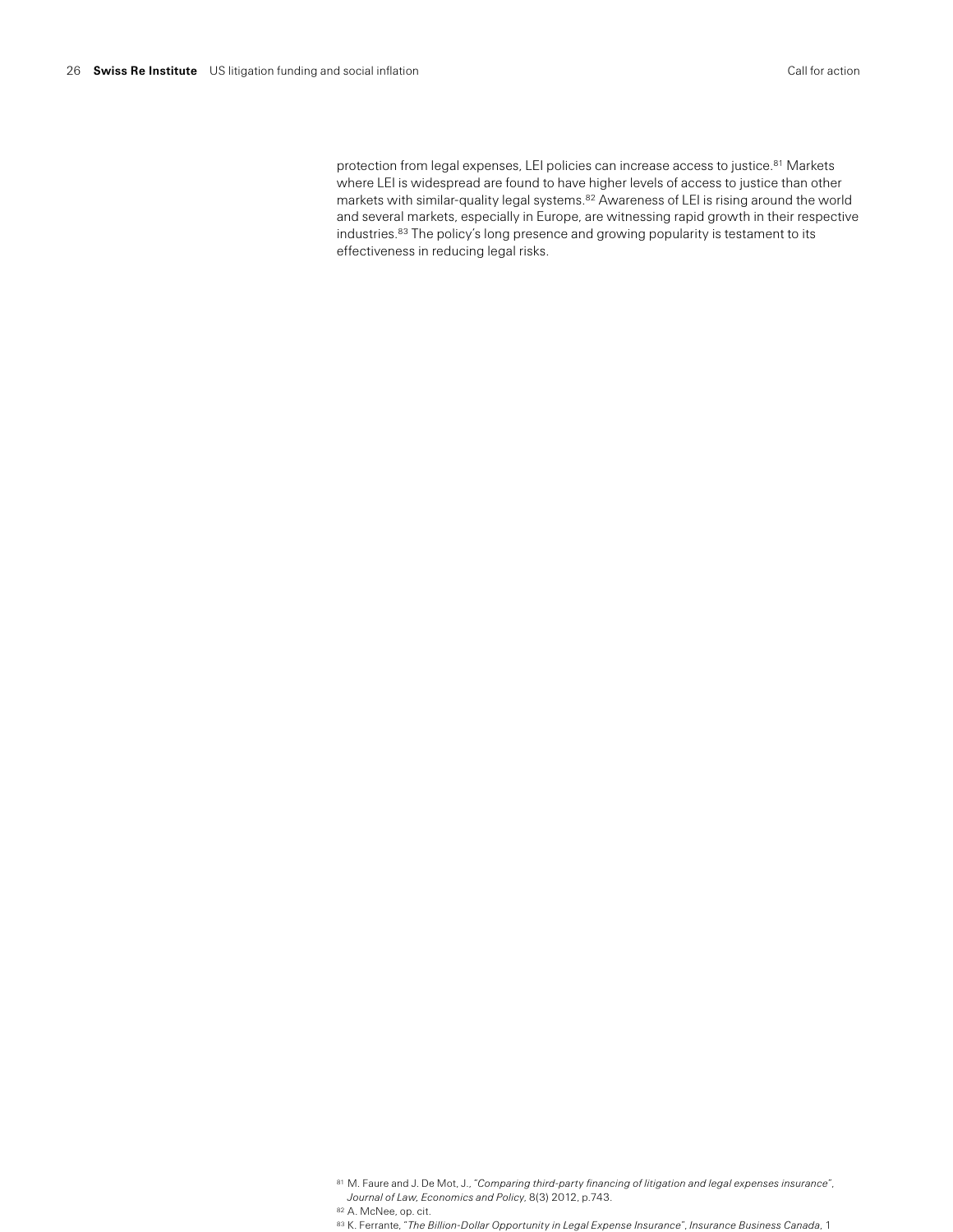#### **Published by**

Swiss Re Management Ltd Swiss Re Institute P.O. Box 8022 Zurich Switzerland

Telephone +41 43 285 2551 Email institute@swissre.com

Swiss Re Institute has a global presence withoffices in Bangalore, Beijing, Hong Kong, London, New York, Singapore and Zurich.

#### **Authors**

Dr Thomas Holzheu Irina Fan James Finucane Dr Anja Visher Dale Predmore Ayush Uchil

### **Contributors**

Mona Barnes Martin Boerlin Jay Brown Dana Franzetti Sen Fu Andrew Guarnori Dr Jane Mandigo Elizabeth Mullins

### **Editor**

Alison Browning

#### **Managing editor**

Dr Jerome Jean Haegeli Swiss Re Group Chief Economist The editorial deadline for this study was 15 November 2021.

The internet version may contain slightly updated information.

Graphic design and production: Corporate Real Estate & Logistics / Media Production, Zurich

©2021 Swiss Reinsurance Company Ltd All rights reserved.

The entire content of this study is subject to copyright with all rights reserved. The information may be used for private or internal purposes, provided that any copyright or other proprietary notices are not removed. Electronic reuse of the data published in publication is prohibited. Reproduction in whole or in part or use for any public purpose is permitted only with the prior written approval of Swiss Re Institute and if the source reference "US litigation funding and social inflation: the rising costs of legal liability" is indicated. Courtesy copies are appreciated.

Although all the information used in this study was taken from reliable sources, Swiss Re does not accept any responsibility for the accuracy or comprehensiveness of the information given or forward-looking statements made. The information provided and forward-looking statements made are for informational purposes only and in no way constitute or should be taken to reflect Swiss Re's position, in relation to any ongoing or future dispute. The information does not constitute any recommendation, advice, solicitation, offer or commitment to effect any transaction or to conclude any legal act of any kind whatsoever. In no event shall Swiss Re be liable for any loss or damage arising in connection with the use of this information and readers are cautioned not to place undue reliance on forward-looking statements. Swiss Re undertakes no obligation to publicly revise or update any forward-looking statements, whether as a result of new information, future events or otherwise.